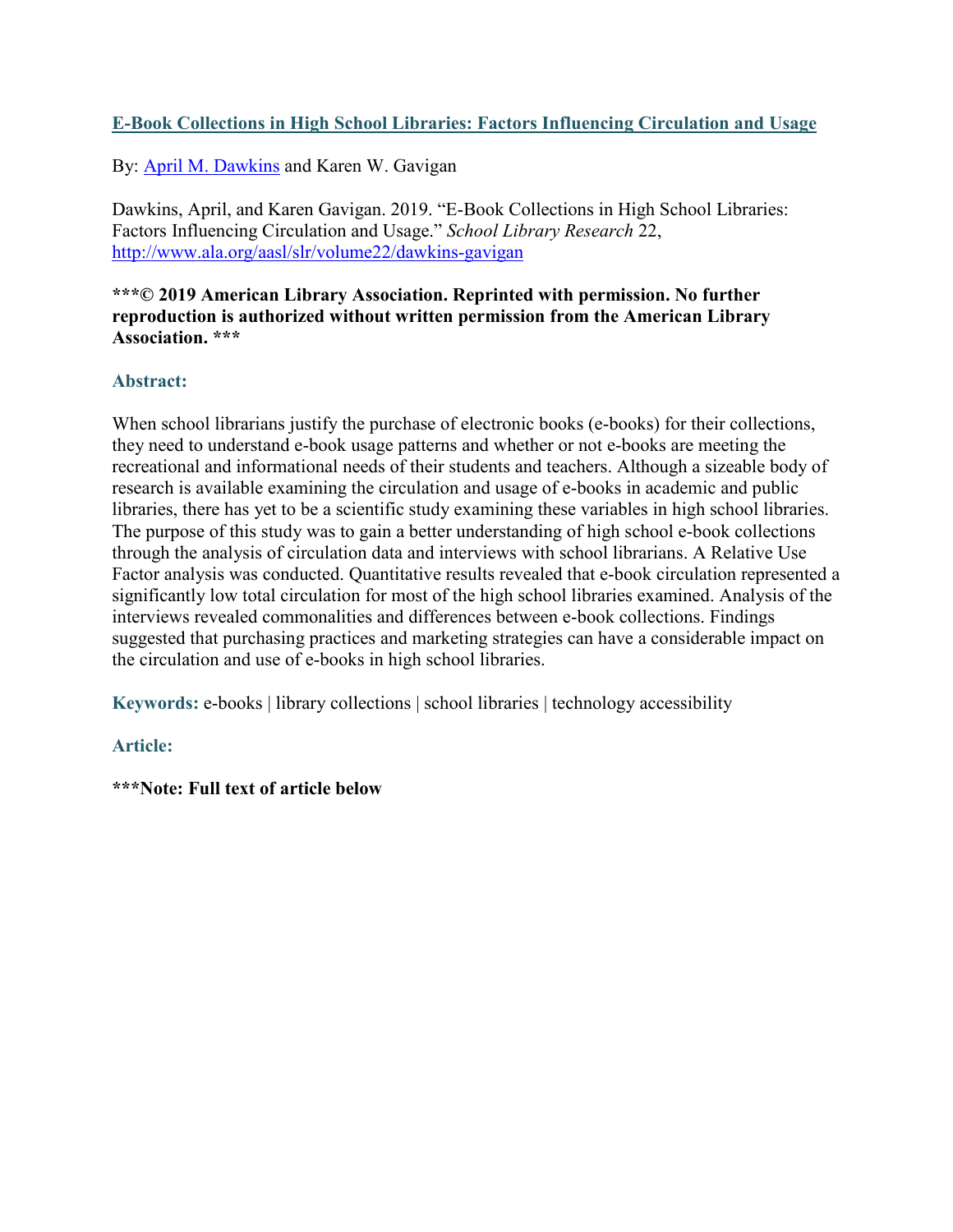

*Volume 22, 2019 Approved April 19, 2019 ISSN: 2165-1019* www.ala.org/aasl/slr

# **E-Book Collections in High School Libraries: Factors Influencing Circulation and Usage**

**SCHOOL LIBRARY RESEARCH** 

Research Journal of the American Association of School Librarians

**[Dr. April M. Dawkins,](mailto:amdawkin@uncg.edu)** Assistant Professor, Department of Library and Information Studies, University of North Carolina Greensboro, 452 School of Education Building, P.O. Box 26170, Greensboro NC 27402-6170

**[Dr. Karen W. Gavigan](mailto:kgavigan@mailbox.sc.edu)**, Professor, School of Library and Information Science, University of South Carolina, 1501 Greene St, Columbia SC 29208

## **Abstract**

*When school librarians justify the purchase of electronic books (e-books) for their collections, they need to understand e-book usage patterns and whether or not e-books are meeting the recreational and informational needs of their students and teachers. Although a sizeable body of research is available examining the circulation and usage of e-books in academic and public libraries, there has yet to be a scientific study examining these variables in high school libraries. The purpose of this study was to gain a better understanding of high school e-book collections through the analysis of circulation data and interviews with school librarians. A Relative Use Factor analysis was conducted. Quantitative results revealed that e-book circulation represented a significantly low total circulation for most of the high school libraries examined. Analysis of the interviews revealed commonalities and differences between e-book collections. Findings suggested that purchasing practices and marketing strategies can have a considerable impact on the circulation and use of e-books in high school libraries.*

## **Introduction**

Today's students need to develop the ability to consume, analyze, discover, and communicate in multiple formats (AASL 2013). When electronic books (e-books) first became available for acquisition, school librarians were excited about the possibilities that the format provided, including fewer lost books and twenty-four-hour access to resources. However, school librarians were quickly faced with the challenges of navigating a confusing purchasing decision: What format is best for students? Should e-books be purchased if they provide access to only a single user, or should purchases be limited to simultaneous-access e-books? What does it mean to lease an e-book versus subscribe to a database?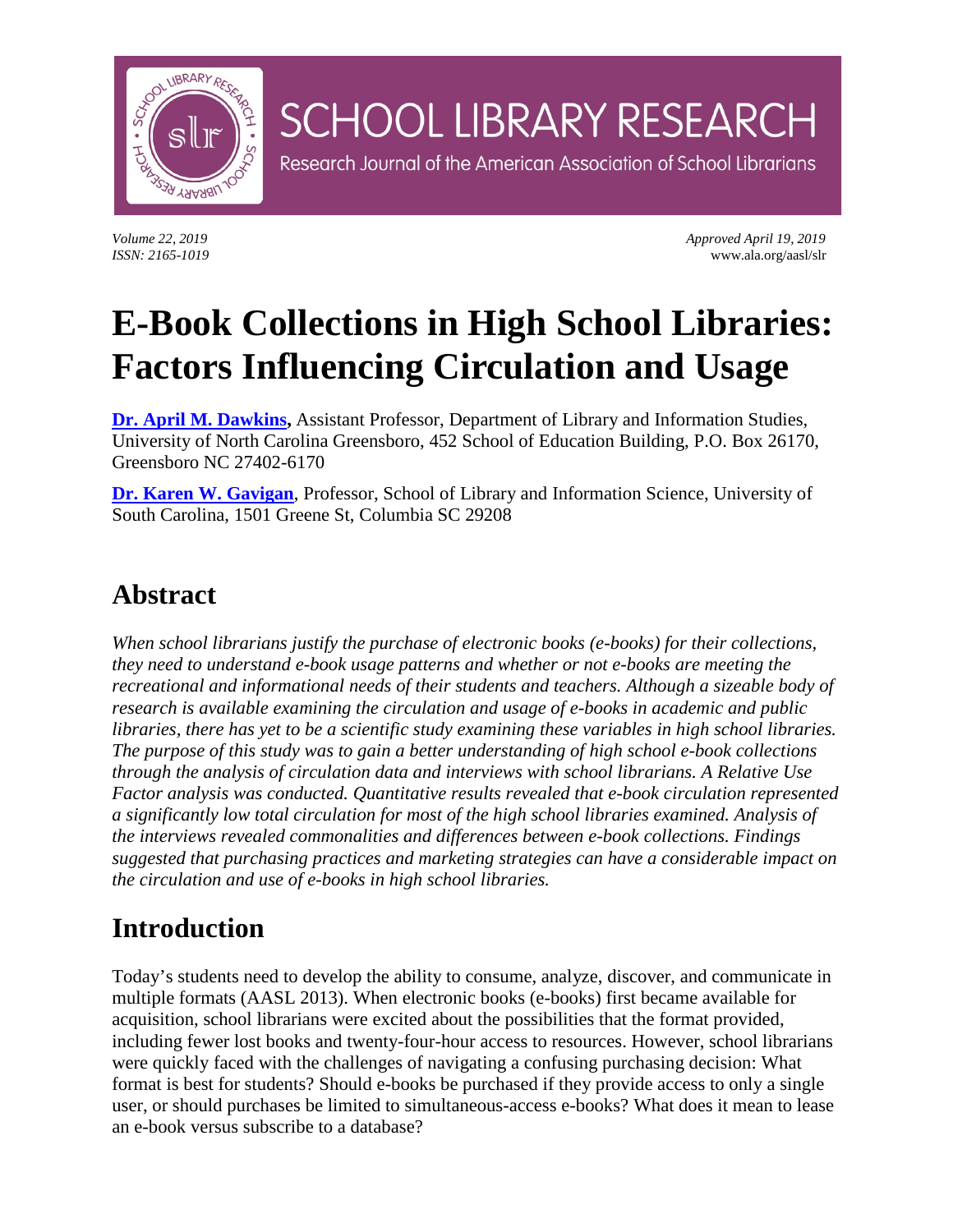Access to e-books continues to raise additional concerns about the decision to invest in e-books. No single device can access all e-books. Therefore, school librarians are faced with a choice based on the types of devices that students might have access to, whether provided by their school districts or through their own personal means. Researchers have also raised concerns about comprehension when reading e-books in comparison to comprehension when reading print books (Jabr 2013). Additionally, *School Library Journal*'s most recent report on e-book usage in school libraries stated that students prefer print when choosing what to read outside of research and class assignments (School Library Journal 2015, 4). When faced with these issues and others, school librarians must determine if e-books are an effective use of their limited funds. An examination of e-book usage patterns and whether or not e-books are meeting the recreational and informational needs of their students and teachers can assist school librarians in making future purchasing and marketing plans.

## **Research Questions and Rationale**

To date, there is a significant shortage in the number of empirical studies pertaining to the circulation and use of e-books in K–12 schools. In contrast, numerous studies have been conducted regarding e-book collections in academic and public library settings. The purpose of this study was to contribute to the understanding of the appeal of e-books to young readers and ebook usage in K–12 schools. For this study we analyzed circulation statistics and interviewed school librarians in eight high schools in the southeastern United States. An exploration of patterns of usage in e-book collections and of school librarians' perceptions of e-books and experiences with e-books can inform the direction of future e-book practices in schools. The data can be used to help justify purchasing, weeding, and other collection-development and management decisions. To better comprehend the characteristics of e-book collections and their usage in high schools, the following research questions guided this mixed-methods study:

- 1. What does circulation data reveal about e-book collections in high school libraries?
- 2. What experiences and perceptions do high school librarians report about their e-book collections and usage?

## **Review of the Literature**

### **Introduction**

An analysis of e-book research conducted in the United States revealed that few studies have been conducted that focused on the use of e-books by patrons of school libraries. The body of empirical research examining e-books in libraries largely pertains to academic and public library settings, rather than to K–12 school libraries. Most of the literature regarding e-books in school libraries and classrooms is available through professional literature, such as practitioner journals, books for educators, and national reading reports. This literature, along with a limited number of school library studies about e-book collections and their use, revealed two recurring themes:

- 1) accessibility issues, and
- 2) reading preferences: digital versus print.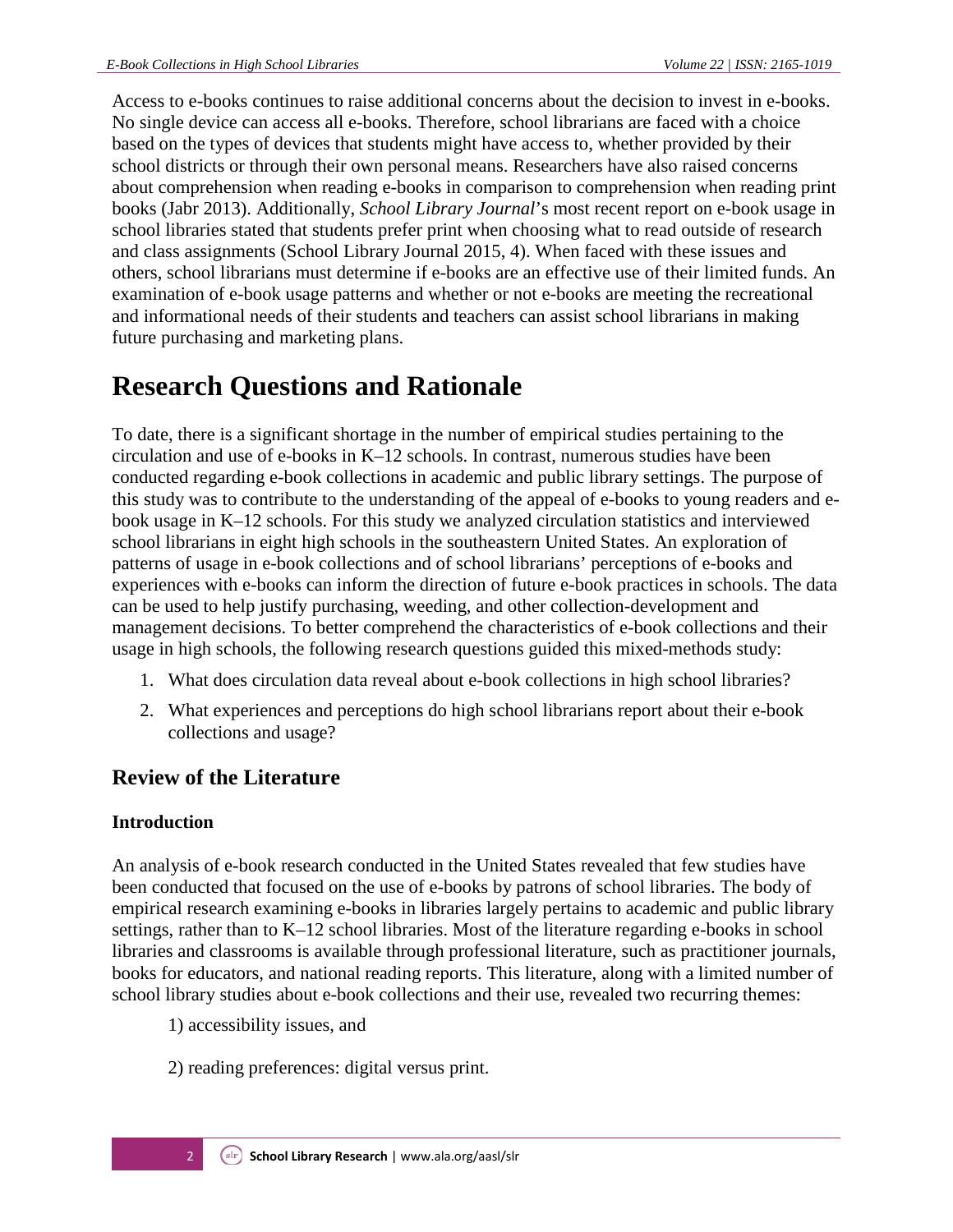Findings on these two themes from academic and public library studies were included in this review because e-book research is well represented in those settings.

### **Accessibility Issues**

In the *AASL Standards Framework for Learners* document, the fourth Common Belief is: "Reading is the core of personal and academic competency." The expanded description of this belief includes the statement: "School librarians curate current digital and print materials and technology to provide access to high-quality reading materials that encourage learners, educators, and families to become lifelong learners and readers" (AASL 2018, 3).

However, studies have demonstrated that accessibility and platform issues for e-books can prove challenging for school librarians when developing an e-book collection because of the growing number of e-book sources and because platforms are constantly evolving (School Library Journal 2015; Kumbhar 2018; Rothman 2017). Also, according to the *e-Book Usage in U.S. School (K-12) Libraries* (School Library Journal 2015), school librarians reported that two of the most frustrating access issues regarding school library e-book collections were dissatisfaction with varying purchasing terms and a lack of reading devices. The uncertainty and challenges associated with e-book access has been affirmed in academic and public library studies, which addressed the evolutionary nature of e-book licensing, subscription availability, device-related issues, downloading, and other technical limitations (Kumbhar 2018; Potnis et al. 2018; Tracy 2018).

Further, in a national reading report published in 2013, Scholastic and the Harrison Consulting Group found that 57 percent of nine- to seventeen-year-olds reported that they were interested in reading e-books, and half of the respondents said that "they would read more books for fun if they had access to digital titles on electronic devices." This finding was a 50 percent increase in three years 2010 (Harrison Consulting Group 2013, 14). (See the next subsection for study results related to young readers' format preferences.)

Finally, in terms of access issues related to e-book content, one study about school library e-book providers revealed a lack of diverse content in the vendor's collections. The researchers examined the availability of e-books in Spanish and discovered that only 1 to 3 percent of e-book vendors' collections were available in Spanish, although 10 to 17 percent of the overall national school population is Spanish-speaking (Paganelli and Houston 2013).

## **Reading Preferences – Digital Versus Print**

In a nationwide survey representing 916 school libraries, 58 percent of the school librarians reported that students in their schools preferred reading print books to e-books. Only 6 percent of school librarians participating in that study said their students had "high" interest in e-books, while 37 percent said interest was "moderate," and 50 percent said it was "low" (Library Journal 2015; Stoltzfus 2016, 1). Similarly, in 2013 *The Kids and Family Reading Report* revealed that 58 percent of nine- to seventeen-year-olds said they would always want to read books printed on paper even when e-books are available. This finding was a slight decrease from 2010's 66 percent (Harrison Consulting Group 2013, 20).

The digital versus print reading preferences of middle school students were also examined in an action research study conducted by a librarian at a public middle school in California (Rothman 2017). During book club sessions in the school library, the librarian examined the students' use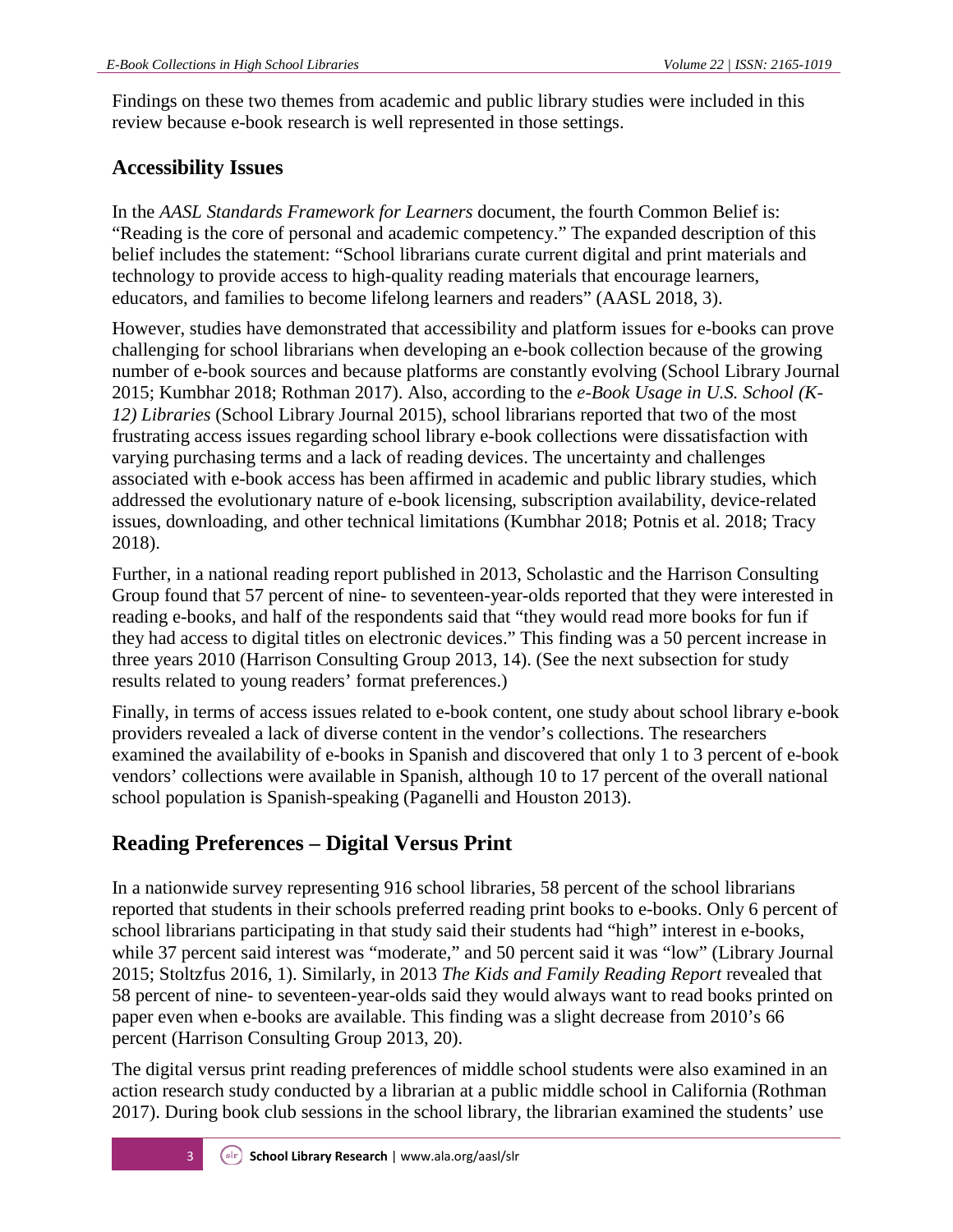of public library and open source e-books for pleasure reading on Kindle e-readers. At the end of the school year, 100 percent of the students in the book club said that they planned to continue reading e-books for pleasure. However, 50 percent of them said that they preferred the print experience, or that they did not have a preference. Although numerous students' had "thumbs up" and "love it" reactions to their experiences with e-books, Rothman reported that a "fair number" of "eh" and "just ok" comments were expressed by participants (Rothman 2017, 35).

Similarly, a survey of ninety-four fourth-graders in Kansas revealed that, although students developed an appreciation for e-books during the three phases of the study, at the end of the study more than one-third of the students still preferred traditional books over e-books (McVicker 2017).

The findings from these studies are consistent with studies examining the digital versus print reading preferences of youth in public and academic libraries, as well as studies regarding many students' preferences for reference versus recreational e-books (Chen-Gaffey and Getsay 2015; Fry 2018; Kumbhar 2018; Littman and Connaway 2004; Tveit and Mangen 2014).

## **Methodology**

## **Introduction**

This mixed-methods study employed an explanatory sequential design in which qualitative data are used to explain the differences in the quantitative data that were collected. According to Dabae Lee (2018), explanatory sequential design allows researchers to first collect quantitative data on a phenomenon (in this case, e-book usage) and then choose a qualitative design to help explain that phenomenon (differences in e-book usage).

## **Data Collection and Analysis**

We selected eight high schools in the southeastern United States having library collections that included Follett e-books. Four high schools were chosen in each of two states. The eight schools were from eight different school districts. The schools were also selected for their geographic diversity. They represented rural (three), urban (four), and suburban (one) school settings.

| Library   | <b>Number of Students</b> | <b>Geographic Setting</b> |
|-----------|---------------------------|---------------------------|
| Library A | 996                       | Rural                     |
| Library B | 1,627                     | Urban                     |
| Library C | 1,623                     | Rural                     |
| Library D | 1,906                     | Urban                     |
| Library E | 1,741                     | Urban                     |
| Library F | 1,127                     | Urban                     |
| Library G | 1,978                     | Rural                     |
| Library H | 2,054                     | Suburban                  |

**Table 1. School enrollment and geographic location.**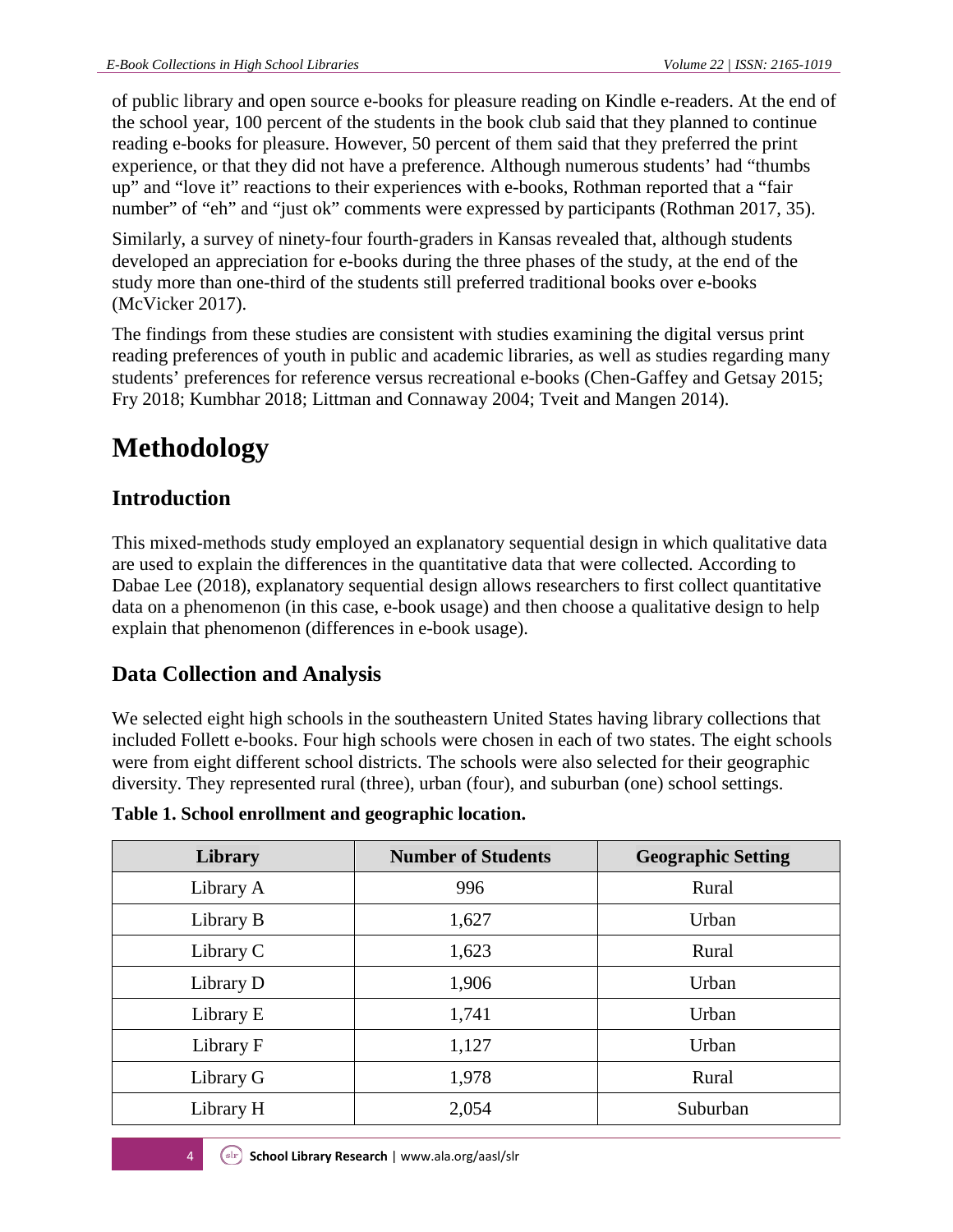As indicated in Table 1, the student enrollment for the eight schools ranged from 996 to 2,054. Additionally, Library A is a designated Title I school receiving school-wide federal funding assistance.

The researchers limited their analysis to Follett e-book collections for consistency and because of the ease with which the school librarians in those schools could access and report the circulation and usage data for those materials. The librarian at each high school provided the researchers with collection and usage statistics for their entire collections and their Follett e-book collections for the 2016–2017 school year.

The researchers conducted a statistical analysis of the data, including comparisons of Follett ebook collection size to the total collection size and of e-book circulation to the total circulation. Additionally, a Relative Use Factor analysis was conducted to study the intensity of use of the ebook collections in each library.

After the quantitative data were collected from each school, the researchers conducted individual interviews with each participating librarian to examine experiences with e-books in their high school libraries. (Interview prompts are in Appendix A.) As recommended by John W. Creswell, each interview was coded independently by each of us, and then the codes were cross-checked to determine intercoder agreement (2014, 203). This initial cycle of independent coding was conducted using *in vivo* coding (that is, by extracting words or phrases from the responses to identify the subjects of the responses).

After code mapping of the initial cycle, we categorized the codes and then conducted a second cycle of coding using pattern coding (Saldaña 2016). Concepts and themes emerged from patterns of librarian responses.

## **Quantitative Findings**

To address the research questions guiding this study, the following quantitative data were collected:

- Number of Follett e-books in the library collections in relation to the total number of items in the library collections
- Circulation percentages for the Follett e-book collections in relation to the circulation percentages for the rest of the collections

Table 2 lists the holdings and circulation statistics that were provided by the librarians at the eight libraries for the 2017–2018 school year. To ensure that the data collection methods were consistent, all eight of the schools selected for the study used the Follett Destiny Library Management system. Four of the school libraries had sources of e-books other than Follett. Library D had OverDrive, Gale, and Infobase. Library G had OverDrive and Infobase as sources of e-books. Libraries C and E had OverDrive only in addition to Follett. However, the circulation for these non-Follett e-book titles were not used for this study to ensure consistency in the data that were collected. The table shows each school's total number of items in the collection, the number of Follett e-books in the collection, the total number of circulations, and the relationship between the circulations of the Follett e-book collections to the total circulations.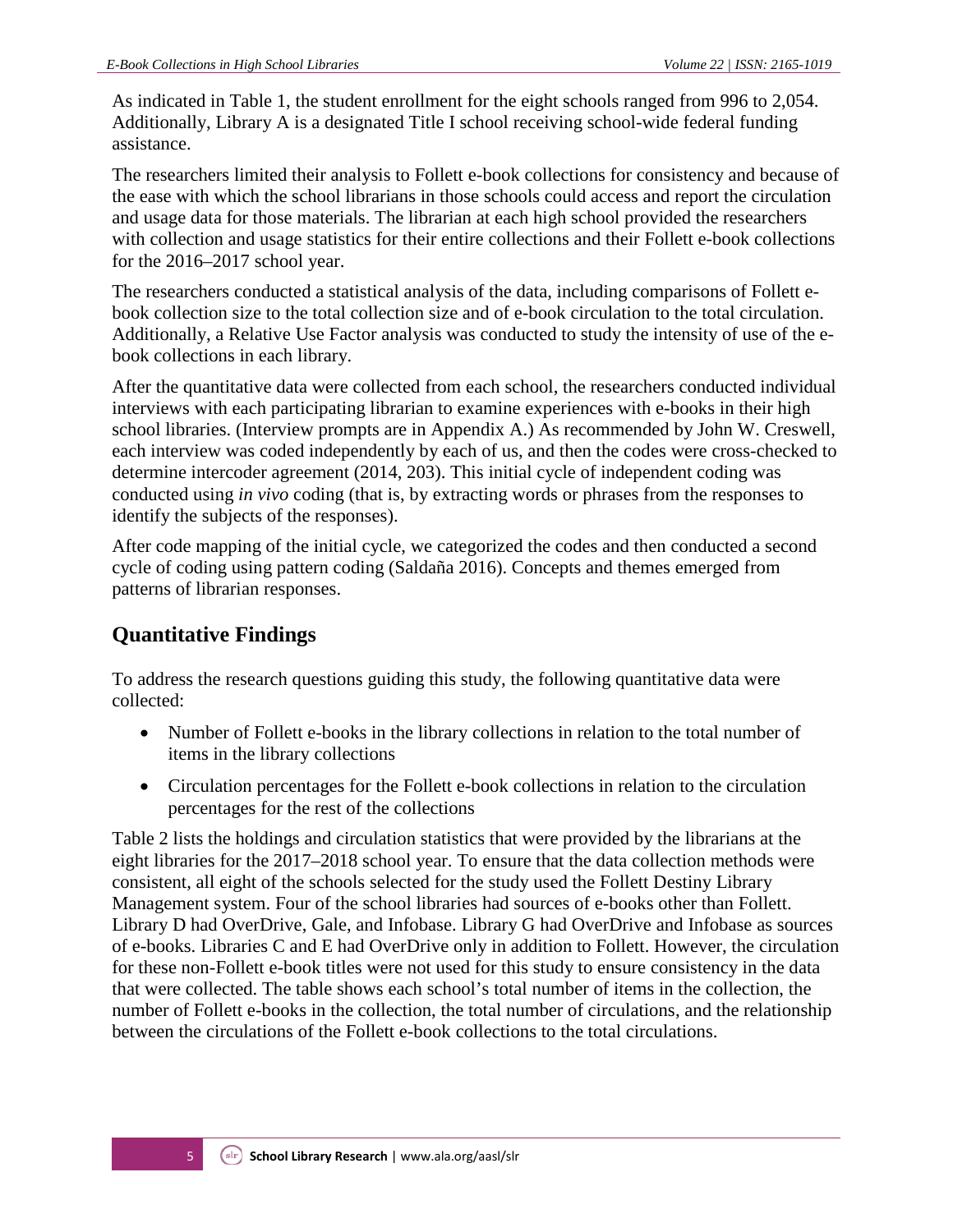| Library   | No. of<br><b>Items</b><br><i>(including)</i><br>E-Books) | No. of<br><b>Follett</b><br><b>E-Books</b> | <b>Follett</b><br>E-Book<br><b>Percentage of</b><br><b>Collection</b> | <b>Total</b><br><b>Circulations</b> | <b>Follett</b><br>E-Book<br><b>Circulations</b> | <b>Follett</b><br>E-Book<br>Percentage of<br><b>Circulations</b> |
|-----------|----------------------------------------------------------|--------------------------------------------|-----------------------------------------------------------------------|-------------------------------------|-------------------------------------------------|------------------------------------------------------------------|
| Library A | 9,589                                                    | 834                                        | 8.70%                                                                 | 2,666                               | 5                                               | 0.19%                                                            |
| Library B | 25,694                                                   | 10,233                                     | 39.83%                                                                | 6,320                               | 1,704                                           | 26.96%                                                           |
| Library C | 8,176                                                    | 51                                         | 0.62%                                                                 | 4,376                               | 45                                              | 1.03%                                                            |
| Library D | 34,356                                                   | 609                                        | 1.77%                                                                 | 15,242                              | 150                                             | 0.98%                                                            |
| Library E | 13,192                                                   | 238                                        | 1.80%                                                                 | 19,983                              | 758                                             | 3.79%                                                            |
| Library F | 16,854                                                   | 1,337                                      | 7.93%                                                                 | 4,113                               | 78                                              | 1.90%                                                            |
| Library G | 21,564                                                   | 6,447                                      | 29.90%                                                                | 14,160                              | 113                                             | 0.80%                                                            |
| Library H | 9,325                                                    | 2,156                                      | 23.20%                                                                | 1,735                               | 234                                             | 13.49%                                                           |

**Table 2. Library holdings and circulation statistics.**

Figure 1 depicts the percentage of each library's Follett e-book holdings in relation to e-book circulation as a percentage of all circulation of the entire collection. For example, Library A's Follett e-book collection represents 8.70 percent of the collection, and 0.19 percent of the collection's total circulation.



#### **Figure 1. Percentage of e-book collection in relation to percentage of e-book circulations.**

Several libraries' data in figure 1 are noteworthy. While Libraries C and E hold small e-book collections in relation to their overall collection size, the percentages of e-book circulations at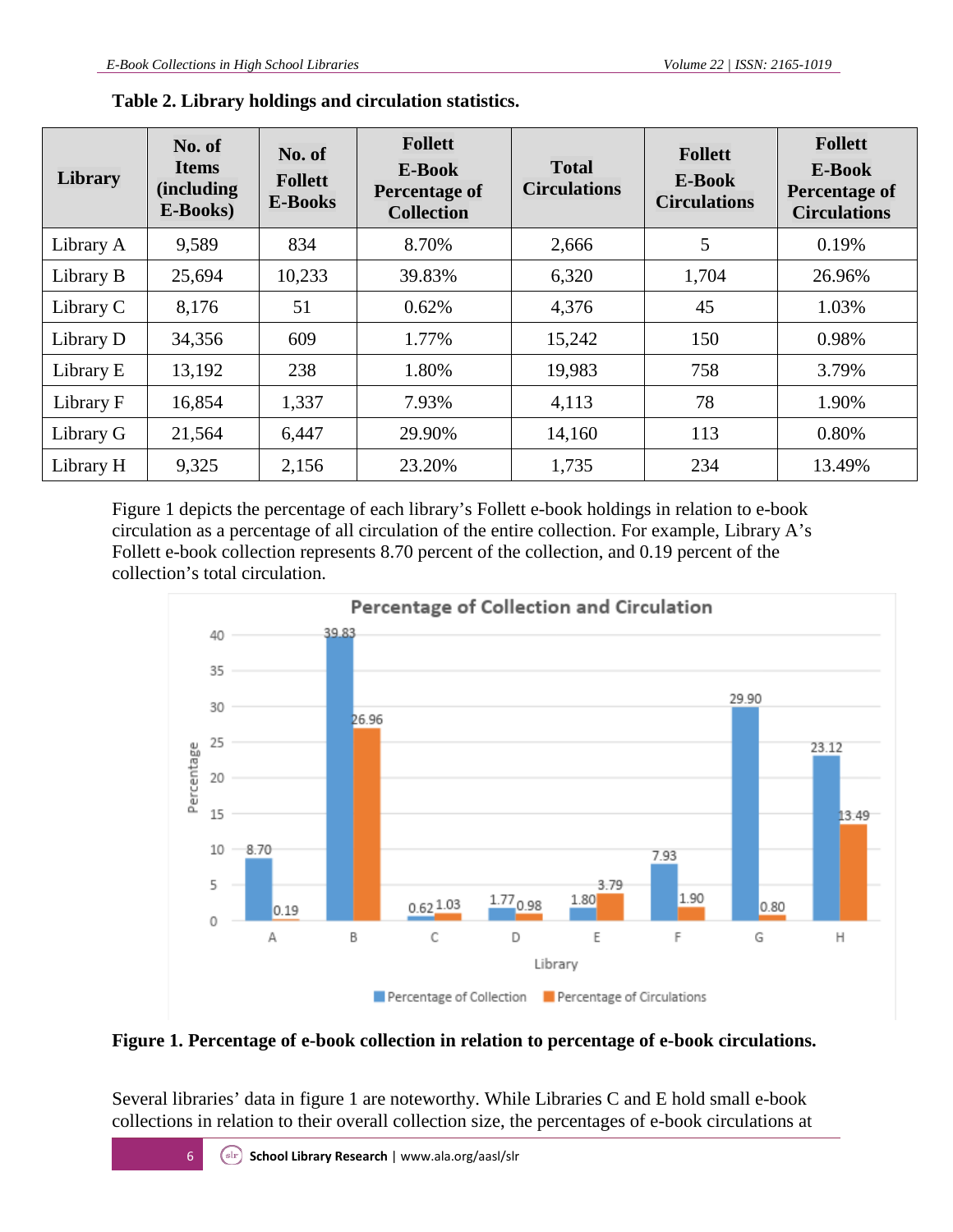these libraries were larger than might be expected. This finding suggests that the e-book collection at those schools is well-matched to student interest or need. Alternatively, Library G has a collection made up of almost thirty percent e-books. However, at Library G circulation of those e-books accounts for less than one percent of the total circulations of the collection. This low circulation percentage suggests that perhaps the e-books are not well-aligned with the curriculum or student interest, or perhaps insufficient marketing was done.

However, comparing the use of different parts of a library collection is difficult to do using only circulation data because circulation data do not represent the number of materials from which the circulation is derived. For example, if there are 1,000 circulations of the 800s collection and 1,000 circulations of the 900s collection, it would appear that the two collections are being equally used. However, if varying numbers of titles are in sections of the collection (1,000 books in the 800s and 2,000 books in the 900s), then a significant discrepancy in the use of the two collections exists.

To allow for this differentiation between collection sizes and their circulation, a method called the Relative Use Factor (RUF) was developed (Bonn 1974). The RUF enables librarians to measure the intensity of the use of their entire collections or of a specific part of the collection. Calculation of RUF values was the method used in this study to assess e-book collections and their circulation in school libraries. The formula for the RUF is:

> % of circulations of a particular collection % of holdings the particular collection represents

If an RUF factor is greater than 1, then that section of the collection's percentage of the total circulations (of the whole collection) is greater than the section's percentage of the collection. A high RUF number implies that a high demand exists for the materials in the collection, and the collection may need to be expanded to meet students' needs. An RUF of less than 1 indicates that the collection is being underused, with fewer e-books circulating for a small number of times, suggesting that the collection may not contain titles that interest students, or that the titles do not support the curriculum.

Table 3 provides the RUF for the collections of the eight high school libraries included in this study.

| <b>Library</b> | <b>Follett</b><br><b>E-Book</b><br><b>Percentage of</b><br><b>Collection</b> | <b>Follett</b><br><b>E-Book Percentage of</b><br><b>Circulations</b> | <b>Relative Use</b><br><b>Factor</b> |
|----------------|------------------------------------------------------------------------------|----------------------------------------------------------------------|--------------------------------------|
| A              | 08.70                                                                        | 00.19                                                                | 0.022                                |
| B              | 39.83                                                                        | 26.96                                                                | 0.677                                |
| C              | 00.62                                                                        | 01.03                                                                | 1.649                                |
| D              | 01.77                                                                        | 00.98                                                                | 0.555                                |
| E              | 01.80                                                                        | 03.79                                                                | 2.103                                |

### **Table 3. Relative Use Factor for the eight libraries.**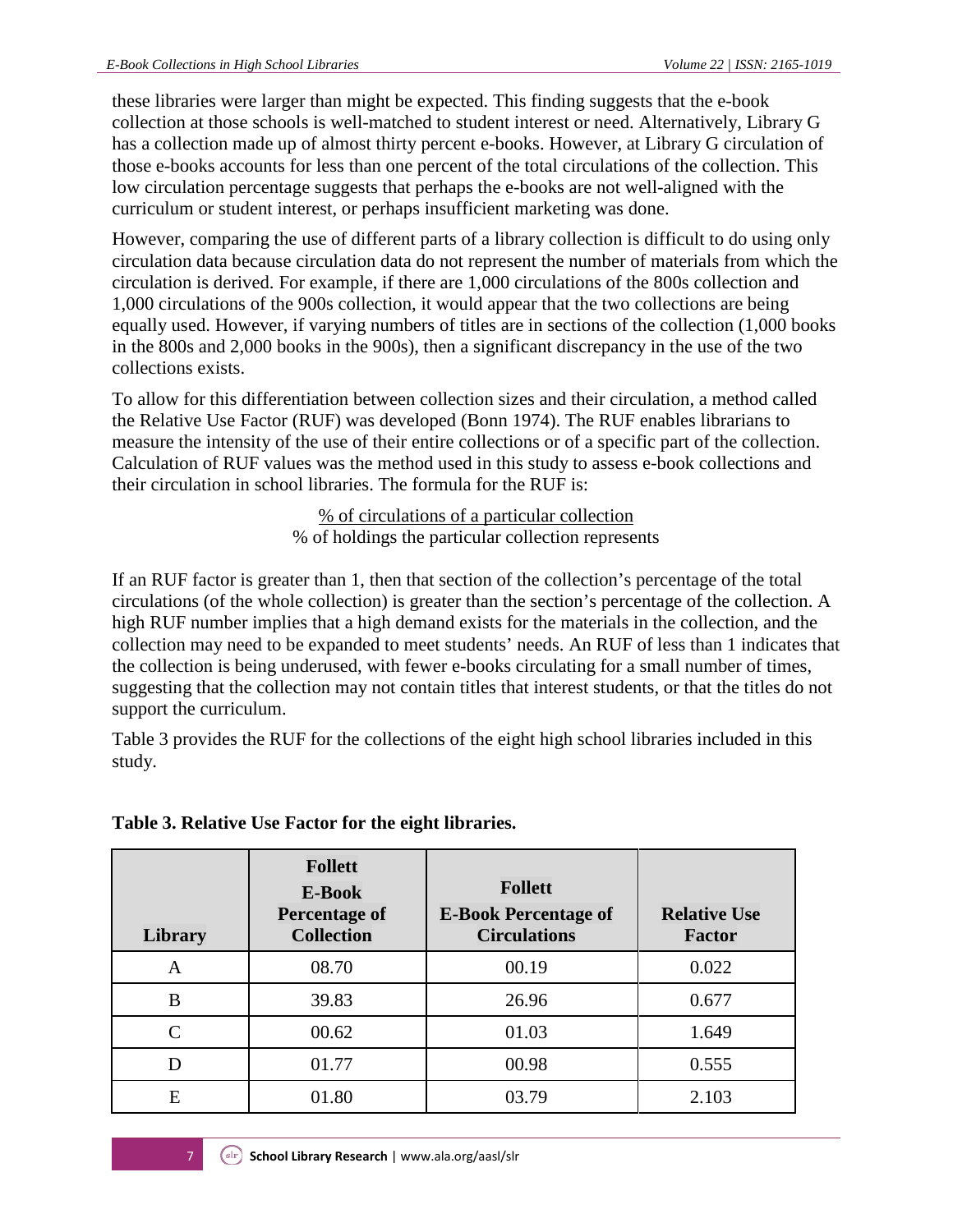| Library | <b>Follett</b><br>E-Book<br><b>Percentage of</b><br><b>Collection</b> | <b>Follett</b><br><b>E-Book Percentage of</b><br><b>Circulations</b> | <b>Relative Use</b><br><b>Factor</b> |
|---------|-----------------------------------------------------------------------|----------------------------------------------------------------------|--------------------------------------|
| F       | 07.93                                                                 | 01.90                                                                | 0.239                                |
| G       | 29.90                                                                 | 00.80                                                                | 0.027                                |
| H       | 23.12                                                                 | 13.49                                                                | 0.583                                |

A one-sample t-test was used in this study to determine whether or not the RUF for the eight schools was significantly different from 1. A one-sample t-test is used to make inferences about how the value of a parameter relates to a specific value. The sample for this study was the eight high school libraries from which data was obtained, and the parameter was the mean RUF. Because an RUF greater than 1 implies that the percentage of the circulation is greater than the percentage of the collection, the hypothesized value that was tested was 1. Figure 2 illustrates the RUF for the eight libraries.



### **Figure 2. Relative Use Factor for the eight libraries.**

As presented in table 3 and figure 2, the RUF for the eight libraries ranged from 0.022 to 2.103, and the average RUF was 0.732. An RUF greater than 1 implies that e-books' percentage of the circulation is greater than e-books' percentage of the collection. If the RUF is significantly higher than 1, that indicates a high demand for materials, and, as previously mentioned, suggests that the collection may need to be expanded to meet students' needs. Conversely, an RUF lower than 1 suggests underutilization of the collection, which may need to be examined for alignment with the curriculum and students' interests. Additional purchases may need to be made to better align the collection and increase its usage. Further, marketing strategies may need to be implemented to increase visibility of the e-book collection. (Note: See discussion of marketing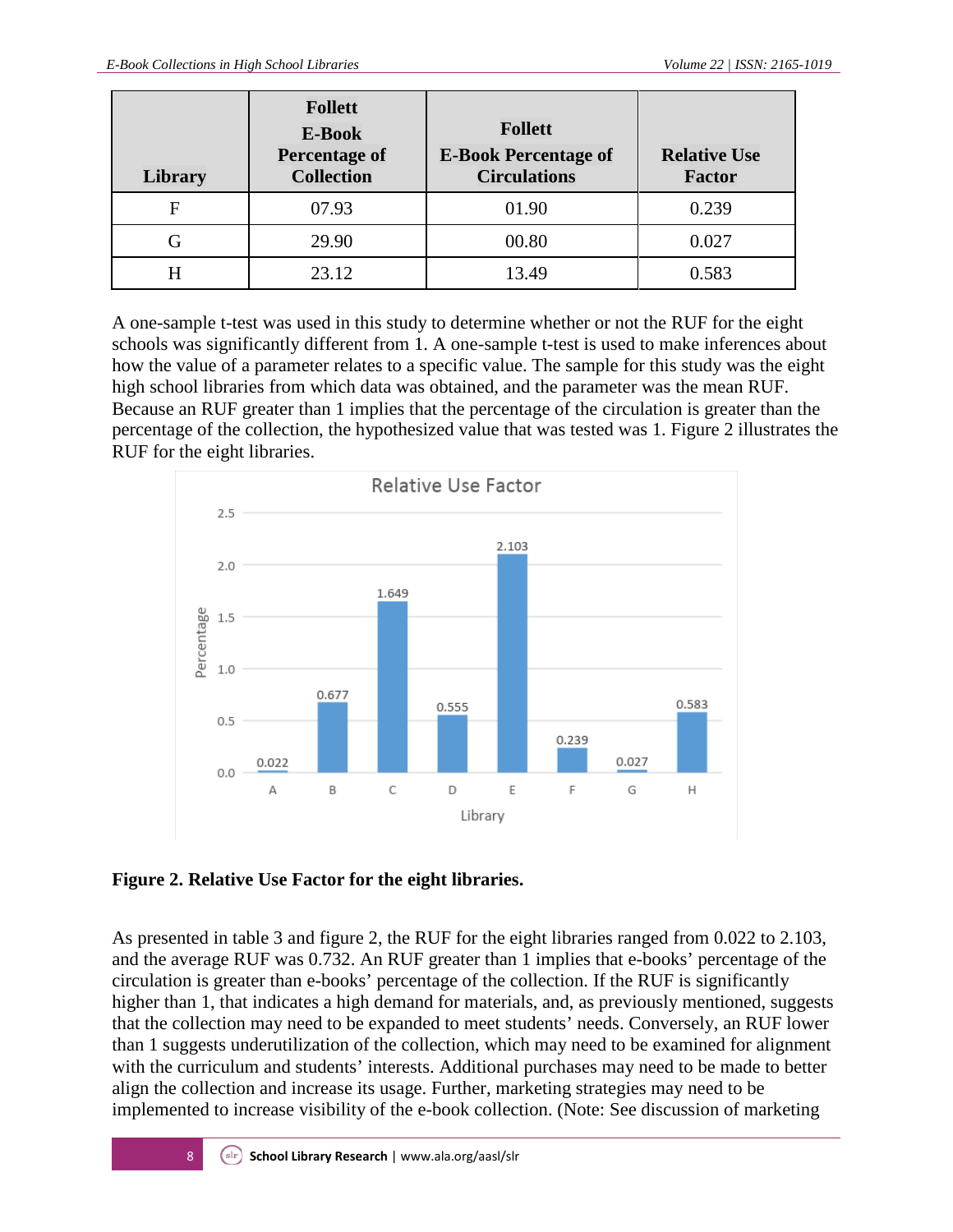strategies in a later section.) The data were analyzed using Statistical Package for the Social Sciences (SPSS), Version 22.0 software. Table 4 provides descriptive statistics for the RUF. Table 5 provides the results of a one-sample t-test (test value  $= 1$ ).

#### **Table 4. One-sample statistics for the Relative Use Factor.**

|                            | N | <b>Mean</b> | Std.<br><b>Deviation</b> | <b>Std. Error</b><br><b>Mean</b> |
|----------------------------|---|-------------|--------------------------|----------------------------------|
| <b>Relative Use Factor</b> |   | 0.7317      | 0.7578                   | 0.2679                           |

### **Table 5. Results of the one-sample t-test (test value = 1).**

|                            |          | df | Sig.<br>$(2-tailed)$ |
|----------------------------|----------|----|----------------------|
| <b>Relative Use Factor</b> | $-1.001$ |    | 0.350                |

In table 5, column "t" provides the test statistic of the t-test, while column "df" provides the degrees of freedom. The p-value of the t-test is given in the column labeled "Sig." The p-value of 0.350 is smaller than the most-commonly used level of significance (0.05), indicating a significant result. Therefore, the conclusion is that the average RUF is significantly different from 1.

## **Qualitative Findings**

Qualitative analysis of the eight interviews was provided through the coding of the interview transcripts. The school librarians were asked five open-ended questions and accompanying probes (see Appendix A) to examine commonalities and differences in the usage of e-books in their school libraries. Coding of the data revealed four main themes. Additionally, discussion of the strategies that the school librarians used to purchase and promote usage of the e-books revealed additional areas of commonality and difference. Because of the large quantity of qualitative data collected through these interviews, only a summary of these findings is provided below. The four major themes that emerged after analysis were:

- accessibility,
- digital versus print preference,
- role of the teacher in usage, and
- nonfiction versus fiction preference.

Following the discussions of these four themes are discussions of additional issues related to implementation and marketing that emerged from the interviews.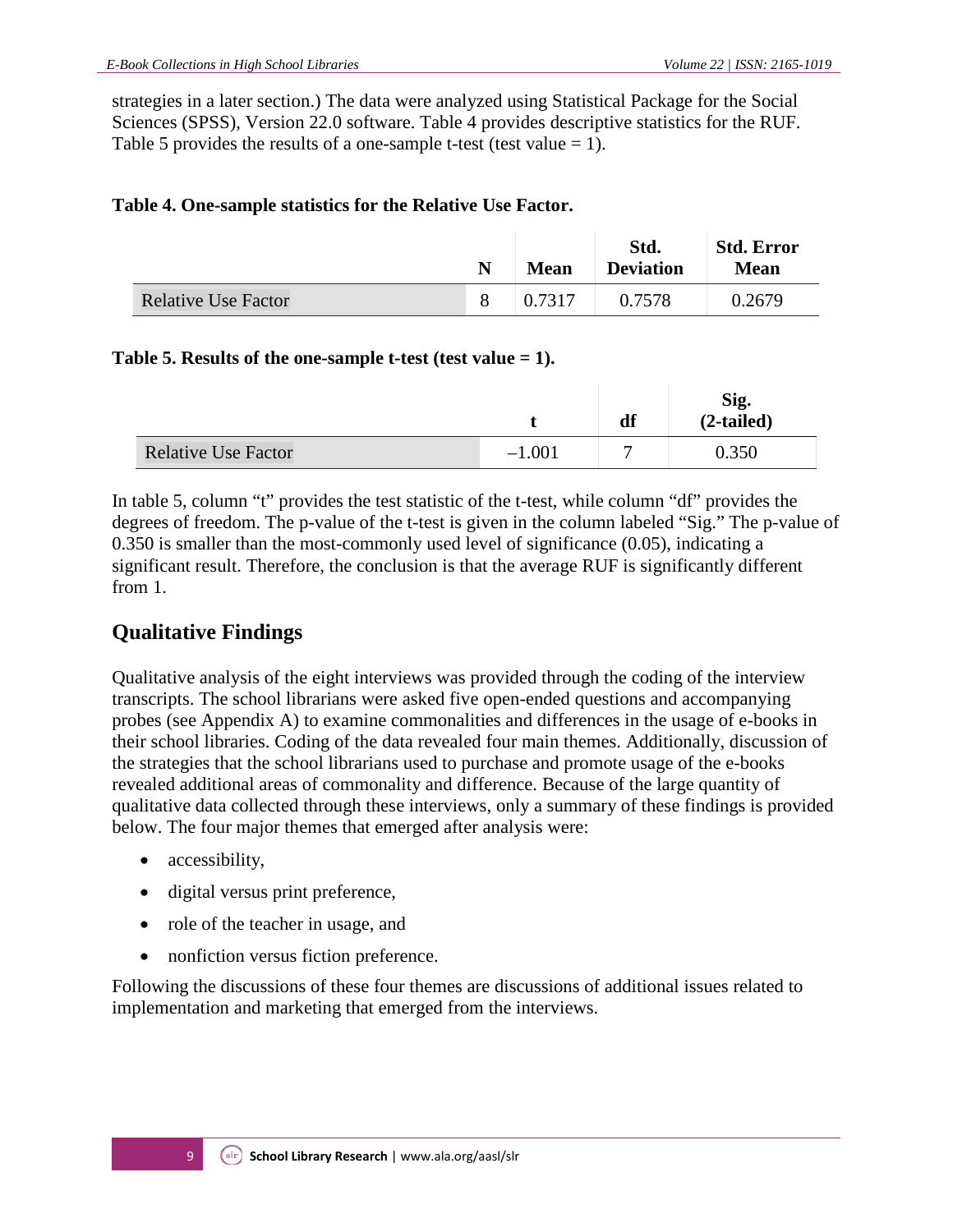### **Accessibility**

The accessibility theme emerged around two areas: issues relating to availability of technology and desires for providing summer access to the collection. Students in the eight schools had a variety of levels of access to technology that enabled them to access the e-book collections. Some schools were completely 1:1 (one device provided per student), and other schools had bring-your-own-device (BYOD) policies. In the schools that did not have 1:1 access to technology, the libraries had carts of Chromebooks, laptops, or iPads that enable students to access e-books at school. One librarian noted that the e-book interface from Follett had recently been improved, making the books more accessible to students.

While every librarian highlighted the value of 24–7 access to e-books, participants also noted that barriers still existed, such as student access to technology. Even when students had access to school-provided technology, they did not have access to those devices in the summer, or they might not have Wi-Fi in their homes. Only two of the eight schools provided 1:1 devices over the summer break. Students at the other six schools could still access e-books in the summer, but they had to use their own devices.

Additionally, Librarian A specifically mentioned her students' preferences for accessing e-books using their smartphones. However, she also noted that lack of access to unlimited-data plans proved to be a barrier for some of her students. Additionally, Librarian A's school is located in a very rural community with areas that have little or no broadband access. It was apparent that the digital divide was an issue regardless of the schools' locations. Librarian F, whose school is located in a large metropolitan area, noted: "We still have the digital divide…and all the kids don't have phones. We still have a number of children who don't have phones or who don't have data plans."

An additional area of focus in participants' comments was the large number of different vendors, and their varying platforms and pricing points for e-books. The librarians discussed purchasing e-books from a variety of vendors, including OverDrive, Infobase, Follett, and Gale. (For the purposes of this study, only circulation data for Follett e-books was collected, since it was common to all of the libraries.) Some librarians noted that their decision about which e-book vendor to choose might be determined by their district's choice of vendor, the type of platform the vendor used for access to the e-book (whether it was compatible with Chromebooks or iPads), and the ability to access the e-books through their online catalogs. In general, these were all accessibility issues.

Citing the difficulty in adding e-books with differing usage restrictions, Librarian G said, "... constantly changing collections and that is too hard to maintain in a library catalog for a media specialist that has all these other things to do. So I think if we could get a common platform where everything could be in one place, I think that you would see greater usage." She noted that keeping track of all of the different terms of usage was overwhelming (examples include limits on the number of checkouts, time limits on usage, whether permanent ownership is allowed, and whether access is one-person or simultaneous).

The issue of simultaneous access was one of concern for five of the eight librarians. Many canonical titles (that is, classic books that are often required or recommended reading in high school) and popular books were not available with simultaneous access, or, if they were available, they were prohibitively expensive. Librarian B stated that her English teachers wanted her to purchase a title for a whole-school read. However, the librarian felt that she could not find a popular title that would have simultaneous access. She would be willing to pay \$1,500 even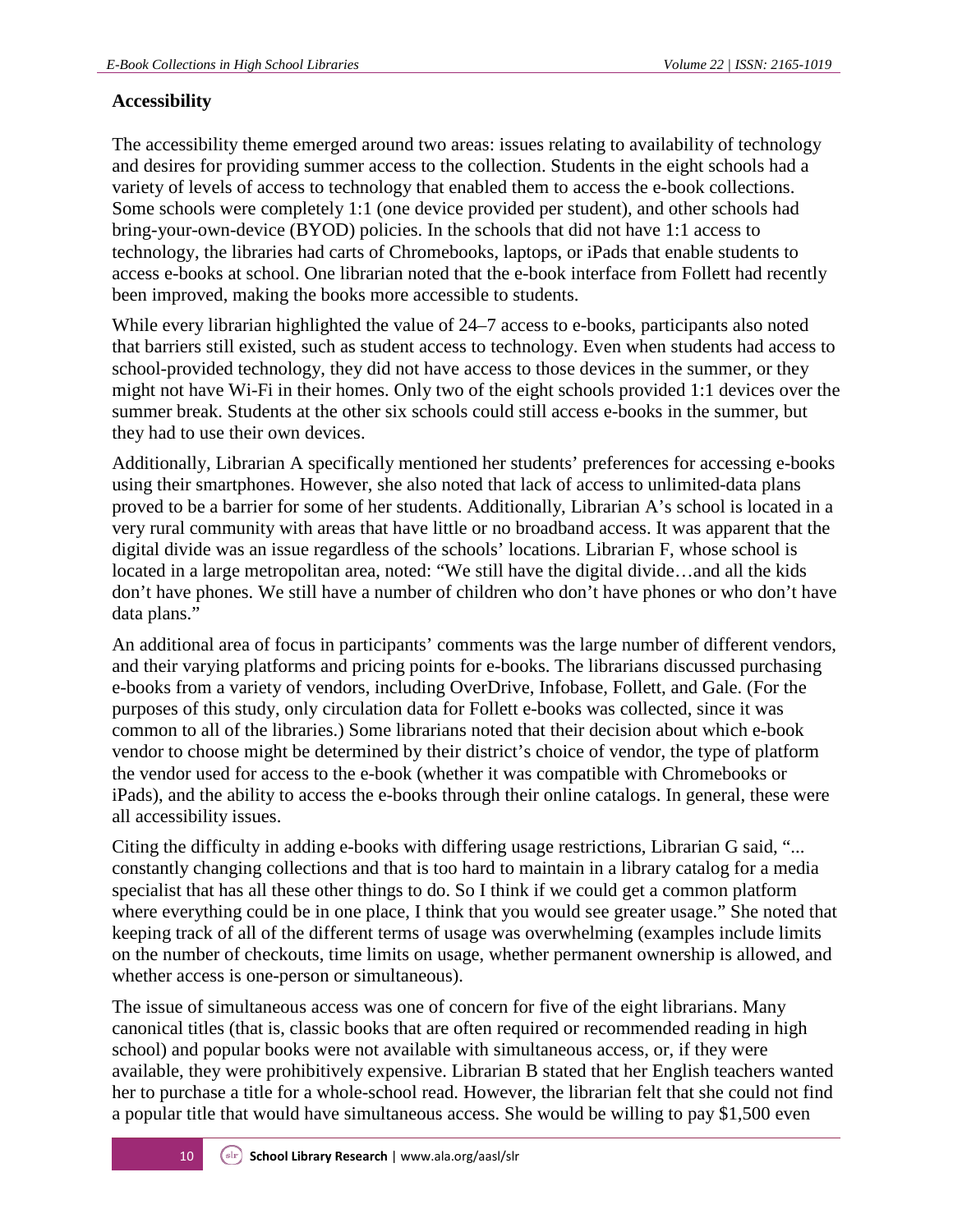though it would be used for only one year because buying a print copy for 1,700 students would be even more expensive.

Four of the eight librarians explained that access to e-books had helped their students with summer reading, whether for pleasure, for summer-reading assignments, or for preparation for statewide book competitions that had prescribed reading lists. Before increasing their e-book collection, providing students with access to required summer reading materials was more difficult. For example, Librarian F explained, "One of our roadblocks for summer reading was that the kids couldn't access the books, and I'm not allowed to circulate the [hardcopy books] over summer, and so I finally had a lightbulb moment and bought all of the summer reading selections on e-book." Librarian C said that she always purchased the competition titles for her ebook collection so that students would have the opportunity to read them during the summer to prepare for the next year's Battle of the Books program.

### **Digital versus Print Preference**

Seven of the eight librarians felt that students in their schools preferred print over e-books when reading for pleasure. Librarian D pointed out that her high school students preferred to read fiction with the book in their hands, especially if the book was one they chose. However, if the fiction title was for an assigned class reading, they often read it as an e-book simply because there were not enough print copies for the whole class.

Librarian C revealed that her avid readers and heavy library users preferred print over e-books. She noted that a student once requested a specific print version of a book. Even though an e-book version was available, the student preferred to wait until the print book was returned. She explained, "When students are given the choice, of … free-choice reading materials, …most times when we tell them, 'Hey, there's an e-book version!' they don't want it. They like to still have the book."

Librarian A highlighted her attempts to increase fiction e-book usage by pointing out to students that they could immediately check out the more popular titles, as her fiction e-book collection rarely had wait lists, unlike her popular fiction in print. Librarian C pointed out that her students were accustomed to doing research online and, therefore, associated online reading with nonfiction sources and assignments. She believes that, although students are on devices much of the time, they have not yet made the transition to thinking of reading fiction or reading for pleasure on those devices.

Librarian B was the only librarian who felt that her students preferred digital over print books. To explain this, she cites the students' previous access to technology and e-books through their middle school years. She explained, "Our middle schools are all one-to-one, and that actually drives our e-book collection use as well because we have these students that have had the one-toone technology for three years." (Of all of the librarians interviewed for this study Librarian B had the largest e-book collection, most of which was selected and provided by her district.)

#### **Role of the Teacher**

Four of the eight librarians discussed the role of the teacher in the selection of e-books. Librarian F felt that most of her teachers did not support e-book usage because, "I think a lot of my teachers have looked at the brain studies and would rather have the kids read the [hardcopy] text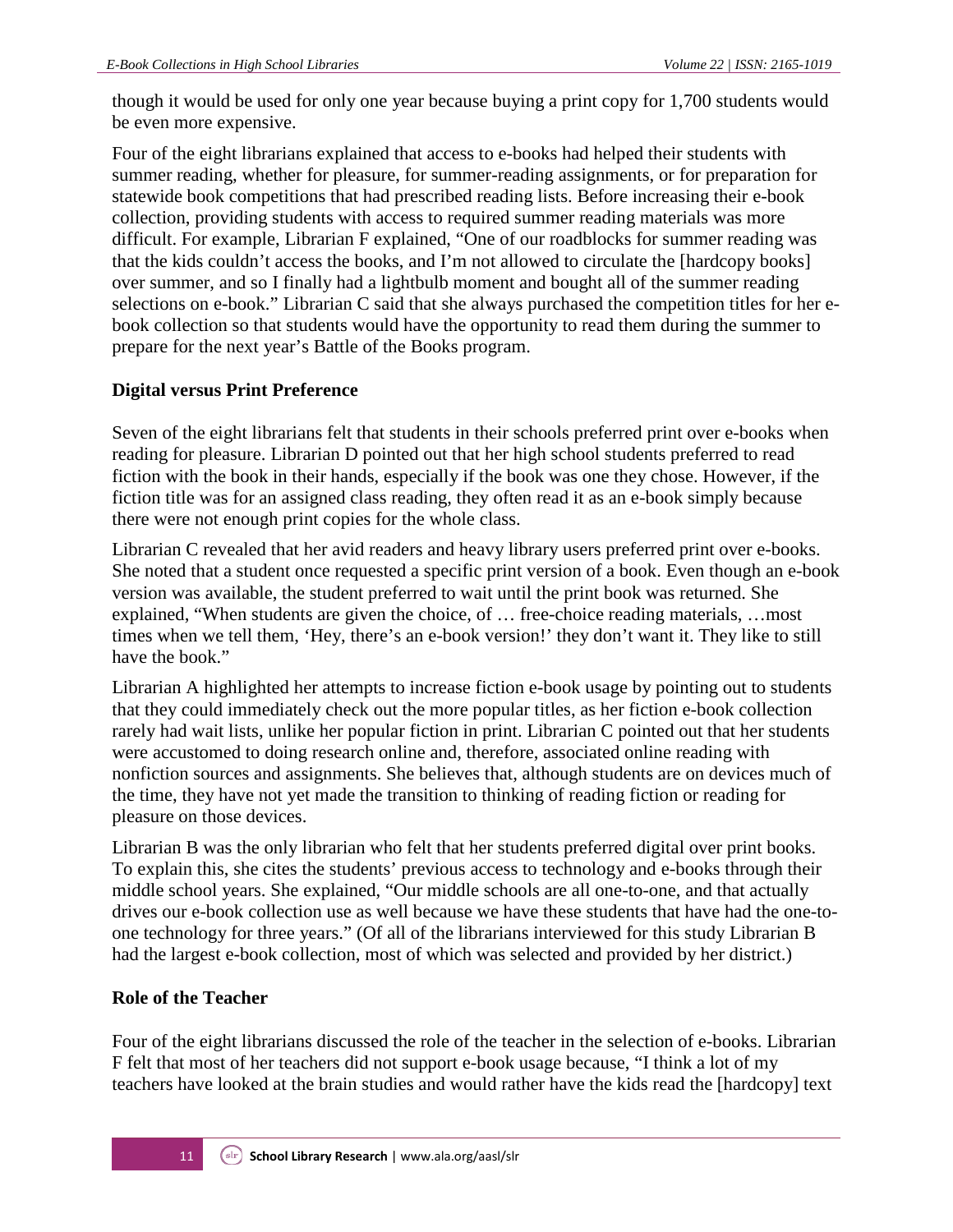as they retain it a little bit better." Therefore, teachers in her school almost never promoted ebook usage in their classes.

Alternatively, Librarian G mentioned that she has one teacher on her faculty that is a heavy ebook reader for pleasure and, therefore, heavily promotes the usage of e-books with her students. The librarian examined data from her collection to determine if this promotion was having an impact on usage. She said, "I can always tell those are her kids that are reading the e-books because she's reading e-books." Conversely, the same librarian discussed one teacher who fears her students won't be on task when using their Chromebooks and, as a result, "will not allow her students to use e-books for research, only print books."

When marketing her e-books to teachers, Librarian H emphasizes the ability to project the book in front of a whole class or the multi-user capabilities of some titles. Almost all of the librarians interviewed said that their teachers don't require the usage of e-books for research projects, and one remarked that the only time her teachers use e-books is when the librarian and a teacher were collaborating on research projects.

While most of the librarians in this study indicated a lack of teacher enthusiasm for e-book usage, Librarian F explained that some teachers would check out an e-book for a class to view using the Smartboard in their classroom. She said this allowed the teacher to highlight passages or show illustrations with a graphic novel. She mentioned that graphic novel e-books were particularly useful with lower-reading-level classes who were struggling with vocabulary.

Librarian A also noted that she had purchased several Lightbox titles from Follett with the intention of increasing faculty use of e-books as instructional tools. The Lightbox feature is a recent addition to Follett's e-book titles that includes interactive e-book content intended for instructional use.

Finally, the librarians' own biases came into play when promoting and using e-books. Two different librarians admitted that they do not like to read using e-books and alluded to the fact that their own biases might be impacting students' and teachers' willingness to use them.

### **Nonfiction versus Fiction Preference**

An additional theme that emerged during the interviews was the difference in usage of nonfiction e-books versus fiction e-books. Usage of e-books, as well as the decisions about which titles to purchase, was often tied to curricular needs. The librarians noted that when doing research, students almost immediately turned to e-books instead of print. Librarian C pointed out that her fiction e-book collection was primarily used by students who were preparing for the Battle of the Books, or a "handful" of students who preferred e-books over print. However, she felt her nonfiction e-book titles were used by a larger group of students because "they're used to doing research online," and they automatically associate online reading with assignments.

Usage of nonfiction over fiction e-books might also be impacted by the purchasing decisions of the librarians themselves. Librarian A explained that she does not purchase much fiction: "As far as purchasing the e-books, we were doing them mostly for reference." She simply does not purchase as much fiction as nonfiction. Librarian G stated that her e-book purchases are solely dependent upon nonfiction curriculum-based needs and teacher requests to support the curriculum. Additionally, three of the eight librarians cited the need for reference and nonfiction collections to maintain currency. Therefore, they were purchasing only e-books and digital sources for nonfiction and reference-collection development.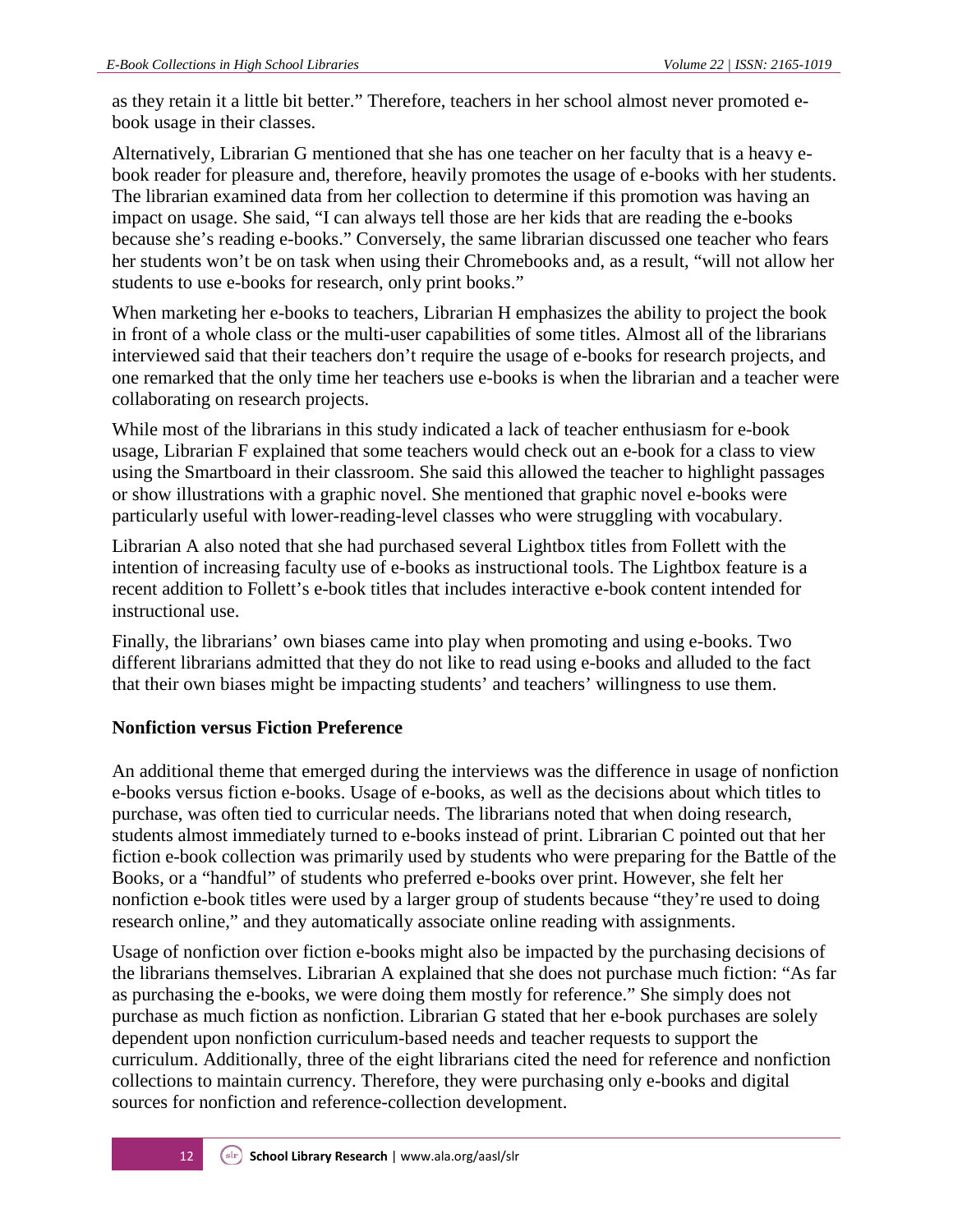In contrast, Librarian C explained that she predominantly buys fiction e-books because her nonfiction and research materials are accessible on the Web and through databases. Her school has a schoolwide reading program that requires all students to have reading material. As a result, she has heavily marketed e-books to classes in which teachers allow their students to use e-books for this program.

## **Implementation Issues and Marketing Strategies**

### **Introduction**

In addition to the four themes, commonalities and differences were noted dependent upon:

- how the librarians handled circulation,
- the degree of district involvement in purchasing,
- school-based budgets and purchasing, and
- the marketing strategies implemented by the school librarian.

### **Circulation**

Each school library in the study has different policies about circulation of e-books. Some had very short checkout periods (loans) for e-books with as little as three days for a checkout of nonfiction titles. Some allowed renewals, and some did not. Others had a limit on the number of e-books that students can check out at one time. Some had separate policies for e-books versus print books, and some had the same policies. Also, there were differences in standard checkout lengths and maximum number of books specific to platforms: with Follett, the standard checkout length is three weeks with a maximum of three books at a time and with OverDrive, the standard check out length is two weeks with a maximum of ten books at a time. Five of the eight librarians simply were uncertain of their own library's circulation policies since those policies were initially set up by their instructional technology departments.

#### **District Involvement in Purchasing**

Two participating school librarians said that their districts made no district-level decisions about e-books, leaving the building-level librarians to decide whether to purchase e-books for their individual collections. Six of the eight librarians interviewed indicated that their school districts had some degree of involvement in e-book purchasing. Three of those six librarians discussed how their districts made the initial e-book purchases for the entire district to begin their e-book collections. To establish the collections, all decisions and funding came from the districts. However, since that initial purchase, each school has been left on its own to make purchasing decisions and to provide funding. Two librarians whose initial e-book collections were created by the district said that the titles chosen were primarily for younger students and were of little use to high school readers. It should be noted that the school with the highest circulation rate also has significant district purchasing of e-book titles. The librarian noted that the reason why her district had been able to afford an extensive e-book collection was through grant funding.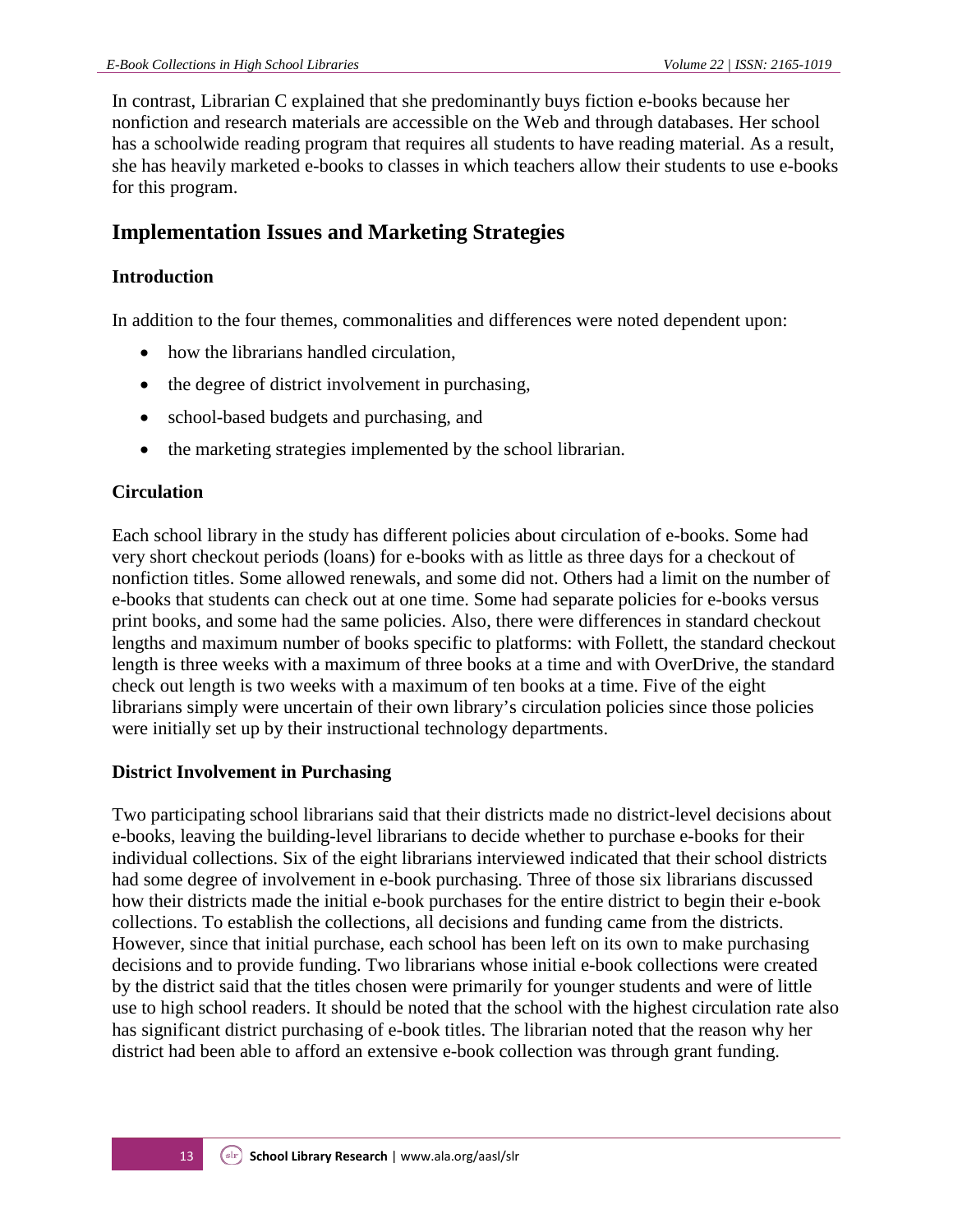#### **School-Based Budget/Decisions**

Each participating librarian discussed her decision-making when choosing to purchase e-books. Most of the librarians were able to make local (at the school level) decisions about purchasing ebooks when they had funds. Librarian D spent the most on her e-books in the previous school year, consuming 42 percent of her budget.

Librarian G explained that the purchase of Follett e-books was made and funded at the school level. In addition, her school district funded the access of e-books through OverDrive. She explained that her library funds were contingent upon the principal's discretion and was not a line-item budget item from the district level. Therefore, she chose to spend less than 5 percent of her budget on e-books since the district budget for libraries had been reduced by half. She supplemented her budget through a grant specifically for e-book purchases.

Librarian F said she was not planning to spend much more on e-books. (She had spent 5 percent of her resource budget on e-books in the previous year.) She could foresee spending more on ebooks only if the summer reading lists at her school change.

Librarian H had spent 10 percent of her allocated resource budget on e-books as well as all the grant money she had received the previous year. She explained, "Where I do find great value in purchasing e-books is when I can get multiple copies of something that is heavily used at a price that is affordable, that fits within my budget. So in that case, yes, but I don't see building onto [our e-book collection] really any more than I have otherwise."

Librarian C purchased only four e-books at her school in the previous year; however, her district continues to purchase at the district-level.

Library E was the only library with multiple sources of funding for collection development, including from her school, district, and a per-pupil allotment that could be used only for print books. She used 7.4 percent of her previous year's budget for e-books.

#### **Marketing Strategies**

All librarians in this study discussed marketing their e-book collections to students at the beginning of the year or during semester orientations. In department meetings, faculty meetings, or separate professional development sessions all of the librarians provided some level of professional development for teachers on using e-books. Additionally, each of the librarians discussed marketing their e-book collections and demonstrating how to access and use e-books whenever they were collaborating with teachers or working with students on research projects.

Four of the school librarians went further in their efforts to market their e-book collections. Librarian D sends home fliers to parents that includes information about all of the digital resources the library offers, including e-books. Librarian G went to extra lengths to promote her library's e-books by holding a "Read an E-Book Day," which included recognizing classes and students who participated with freebies like pencils. She attributes increases in her circulation to her efforts at promoting their usage. Librarians at two schools promoted their e-books through posters displayed around their schools. They also created digital displays around the school highlighting popular or interesting e-book titles. Additionally, Librarian G included new or curriculum-related titles in her monthly newsletter to teachers, and she promoted new titles on her school's social media channels. She noted, "I saw such an increase [in circulation] when I did make such a concerted effort to promote [e-books] more."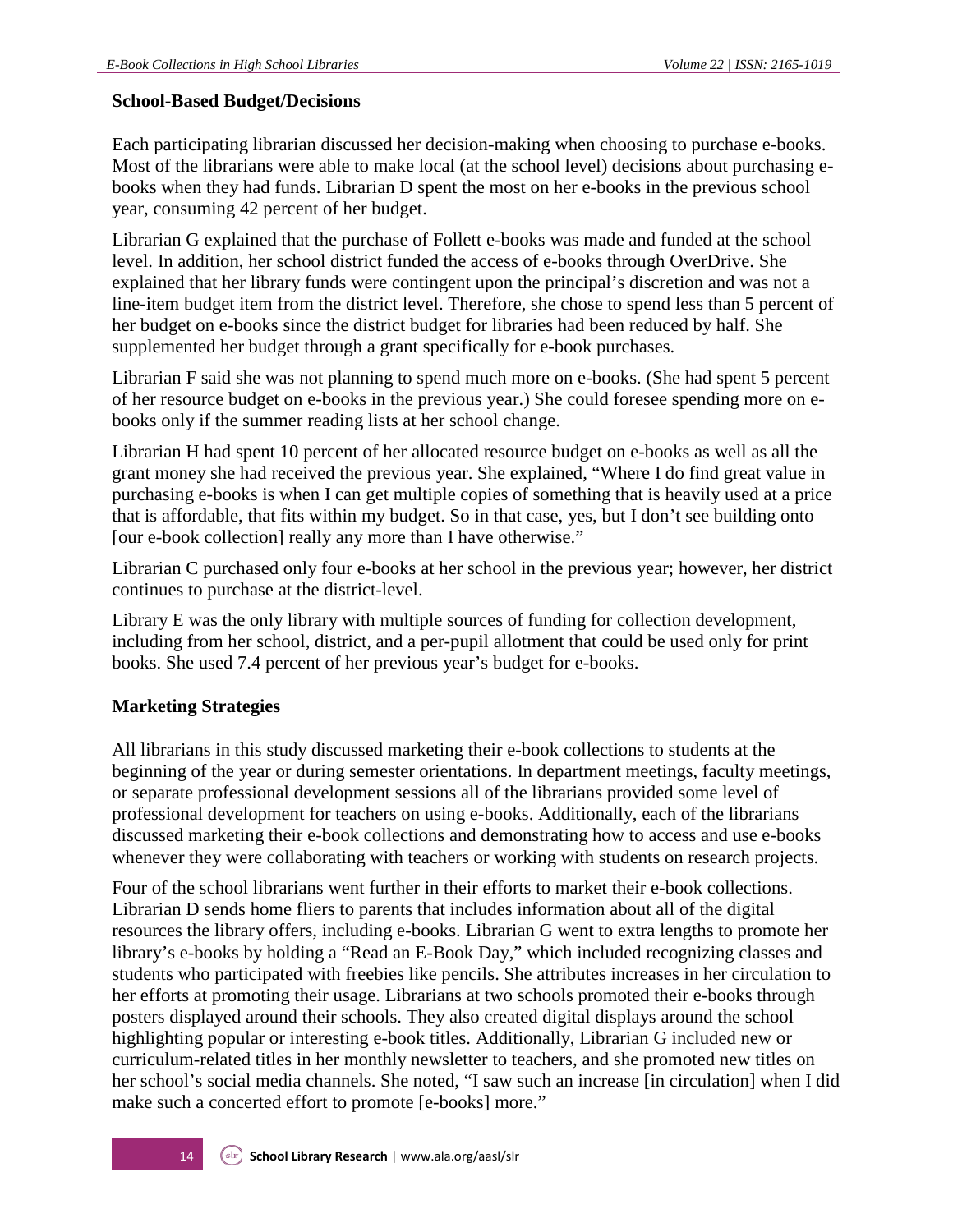Additional marketing strategies employed by the librarians included the following:

- Advertisements for e-books on the school's news show
- Principal's inclusion of information about accessing e-books in a robocall to parents
- Tutorial on the library webpage about a Follett app for accessing e-books
- Table-top mini posters highlighting new books, including new e-books

## **Discussion**

The findings from this study enable school librarians to better understand issues related to e-book collections in school libraries and classrooms. School librarians can compare the circulation and use of their e-book collections with those of the eight high school libraries studied. Furthermore, the methodology used in this study can easily be replicated by school librarians. Analyzing circulation data through the Relative Use Factor (RUF) accurately portrays the use of a school's e-book collection and, along with other data, can help librarians gauge whether or not their collections are meeting the needs of students and teachers.

Furthermore, findings from this study can inform librarians' e-book purchasing and marketing decisions. For example, quantitative results revealed that e-book circulation represented a significantly low circulation total for most of the libraries examined. Specifically, findings revealed that six of the eight libraries had an RUF below 1, which may indicate a need for the librarians to change purchasing practices and/or marketing strategies for their collections.

These findings are specific to each high school studied. Therefore, school librarians should collect and analyze data from their own collections, which can then be used to inform their purchasing, marketing, and planning for collaboration with teachers. For example, school librarians should conduct their own RUF analysis for their collections to gauge whether or not their collections have the capacity to meet students' and teachers' e-book needs.

Analysis of the librarians' responses during the interviews shows that librarians with strong marketing programs are experiencing greater usage of their e-book collections. Additionally, the school libraries with access to larger collections of e-books funded at the district level are able to more effectively integrate those e-books in both research projects and leisure-reading programs.

Findings from this study can inform school librarians about additional areas for marketing their existing e-book collections. For example, interviewees provided ideas for marketing e-books to parents, teachers, and students through newsletters, robocalls, and other forms of advertising in addition to the traditional orientation for new students.

The continuing difficulty in providing consistent access to devices and easily usable platforms remains an area of concern for school librarians. School librarians question consistent access to technology for their students especially outside of the school setting and during breaks from school. Currently, studies about the preferences for print versus digital formats are inconclusive. Additionally, there are not enough studies to determine the impact that e-books have on reading comprehension. These concerns cause school librarians to question the cost effectiveness of adding e-books to their collections. School librarians need additional studies, like this one, to guide them in their evaluations of existing e-book collections and their plans for using them for instructional purposes.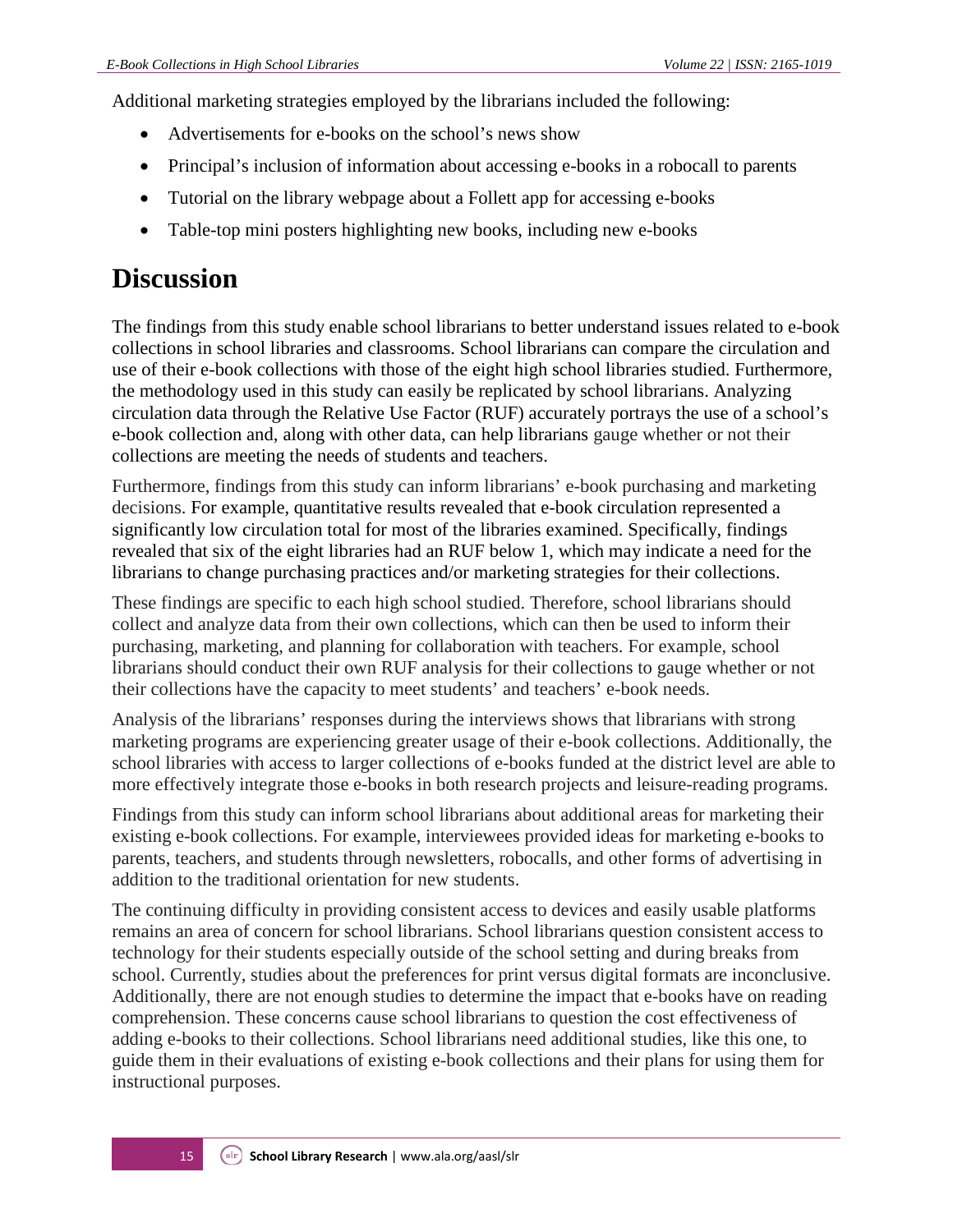## **Conclusion and Further Research**

Currently, a shortage of studies regarding e-books in school libraries is evident. The explosive growth of 1:1 initiatives in schools and the increasing emphasis on digital learning highlight the need for further studies examining patterns in e-book circulation and usage in K–12 schools. Further, as a rising number of informational and recreational titles become available as e-books, school librarians and teachers need to be aware of the ways in which students respond to this digital format. The results from this study can inform the practice of school librarians by helping them make sound collection-development decisions regarding the selection and use of e-books in school libraries and classrooms. The findings can also provide school librarians with an understanding of how to assess quality e-book collections that meet the informational and recreational needs of students and teachers.

This study provided evidence that many students prefer to borrow physical books rather than ebooks. However, the findings also revealed strategies that school librarians can employ to influence an increase in e-book usage. As the data revealed, school librarians can raise learners' and classroom teachers' awareness of e-books in their collections through a variety of methods, such as targeted purchasing, marketing strategies, and informing readers of the advantages of using e-books over print.

This study was limited to school libraries serving grades 9–12 in the southeastern United States. Therefore, findings may not generalize to other grade levels and settings. However, the findings do provide information on the circulation and usage patterns in eight high school libraries, and they have significant implications for the development of school library e-book collections.

The study offers a starting point for future e-book research. To generalize the conclusions of this study, we recommend that researchers conduct future e-book studies in a variety of school library settings, on different grade levels, and with varying demographics, such as student populations and geographic locations. In an effort to acquire comparative data from all eight schools in this study, we chose to limit our circulation data collection to Follett e-books and libraries with Follett Destiny Library Management systems. Using one library management system allowed us to avoid inconsistencies in circulation data collection between different vendors' systems. Future studies may want to compare the circulation of e-books through different vendors to determine if platform preference and vendor marketing plays a role in increasing the circulation of e-books.

## **Acknowledgment**

The authors gratefully acknowledge the help of Ms. Wilma Sims in the Statistics Department at the University of South Carolina, who helped with the statistical analysis for this study.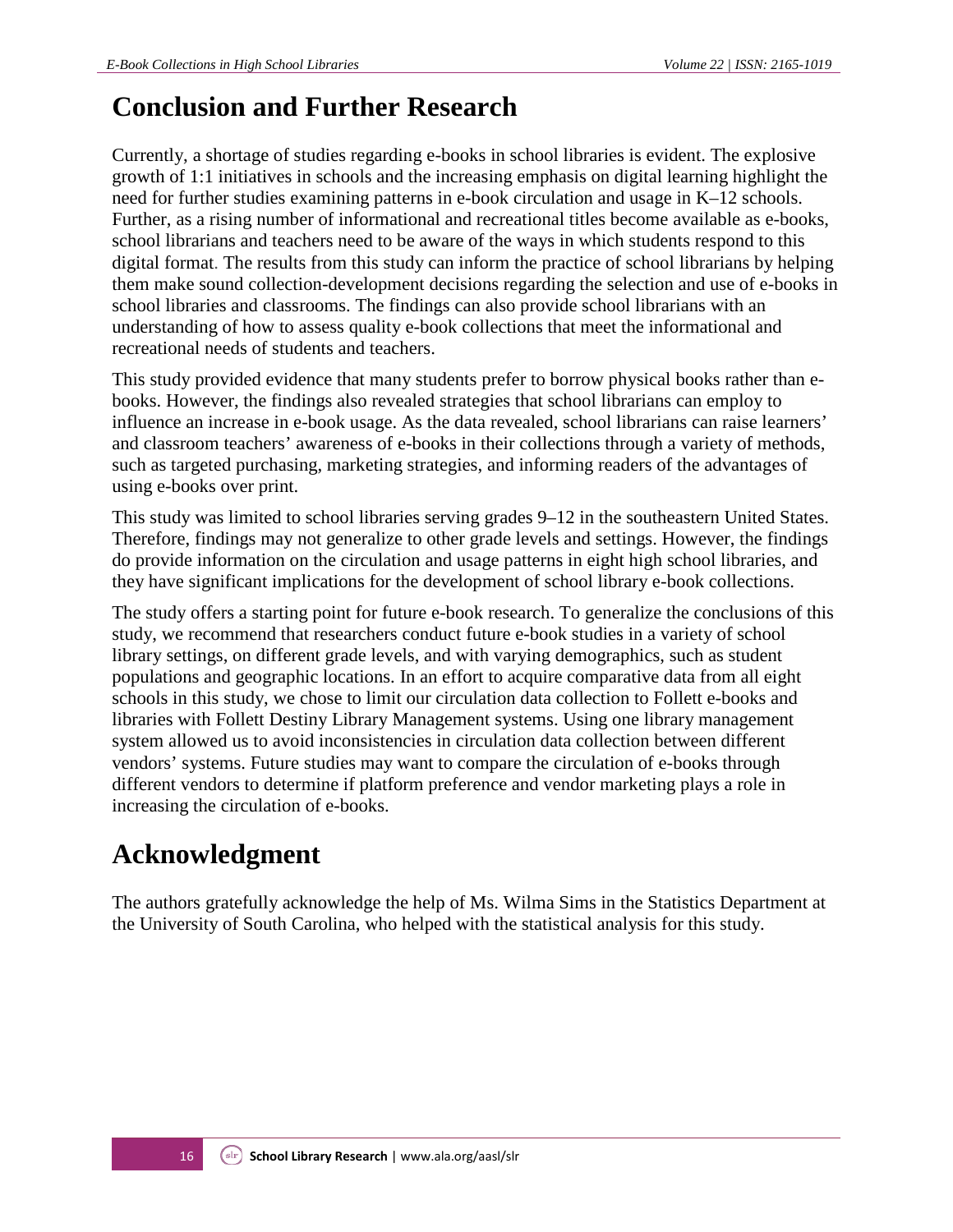## **Works Cited**

- American Association of School Librarians. 2013. "Position Statement on Digital Content and E-Books in School Library Collections." [AASL sunsetted the position statement in January 2019.]
	- -. 2018. AASL Standards Framework for Learners. [<https://standards.aasl.org/wp](https://standards.aasl.org/wp-content/uploads/2017/11/AASL-Standards-Framework-for-Learners-pamphlet.pdf)[content/uploads/2017/11/AASL-Standards-Framework-for-Learners-pamphlet.pdf>](https://standards.aasl.org/wp-content/uploads/2017/11/AASL-Standards-Framework-for-Learners-pamphlet.pdf) (accessed May 18, 2019).
- Bonn, George S. 1974. "Evaluation of the Collection." *Library Trends* 22 (3): 265–304. [<www.ideals.illinois.edu/handle/2142/6738>](https://www.ideals.illinois.edu/handle/2142/6738) (accessed May 18, 2019).
- Chen-Gaffey, Aiping, and Heather Getsay. 2015. "More E-Books, Less Print? What Does Usage Data Tell Us?" *Library Collections, Acquisitions, & Technical Services* 39 (3–4): 59–67.
- Creswell, John W. 2014. *Research Design: Qualitative, Quantitative, and Mixed Methods Approaches*, 4th ed. Los Angeles: Sage.
- Fry, Amy. 2018. "Factors Affecting the Use of Print and Electronic Books: A Use Study and Discussion." *College & Research Libraries* 79 (1): 68–82.
- Harrison Consulting Group. 2013. *Kids & Family Reading Report.* New York: Scholastic.
- Jabr, Ferris. 2013. "The Reading Brain in the Digital Age: The Science of Paper versus Screens." *Scientific American* (April 11). <**www.scientificamerican.com/article/reading-paper**[screens>](http://www.scientificamerican.com/article/reading-paper-screens/) (accessed October 10, 2018).
- Kumbhar, Rajendra. 2018. "Trends in E-book Research." *Journal of Library & Information Technology* 38 (3): 162–69.
- Lee, Dabae. 2018. "Mixed Methods Research Design." In *Research Methods for Librarians and Educators: Practical Applications in Formal and Informal Learning Environments*, edited by Ruth V. Small and Marcia A. Mardis, 237–48. Santa Barbara, CA: Libraries Unlimited.
- Littman, Justin, and Lynn Silipigni Connaway. 2004. "A Circulation Analysis of Print Books and E-Books in an Academic Research Library." *Library Resources & Technical Services* 48 (4): 256–62.
- McVicker, Claudia. 2017. "Last Child in the Library? A Survey of Use of E-books versus Traditional Books." *Children and Libraries* 15 (4): 4–7. [<https://journals.ala.org/index.php/cal/article/view/6505/8644>](https://journals.ala.org/index.php/cal/article/view/6505/8644) (accessed May 25, 2019).
- Paganelli, Andrea, and Cynthia Houston. 2013. "School Library eBook Providers and Spanish Language Equity: An Analysis of eBook Collections Available to School Libraries." *School Libraries Worldwide* 19 (1): 100–113.
- Potnis, Devandra, et al. 2018. "Factors Influencing Undergraduate Use of E-Books: A Mixed Methods Study." *Library and Information Science Research* 40 (2): 106–117.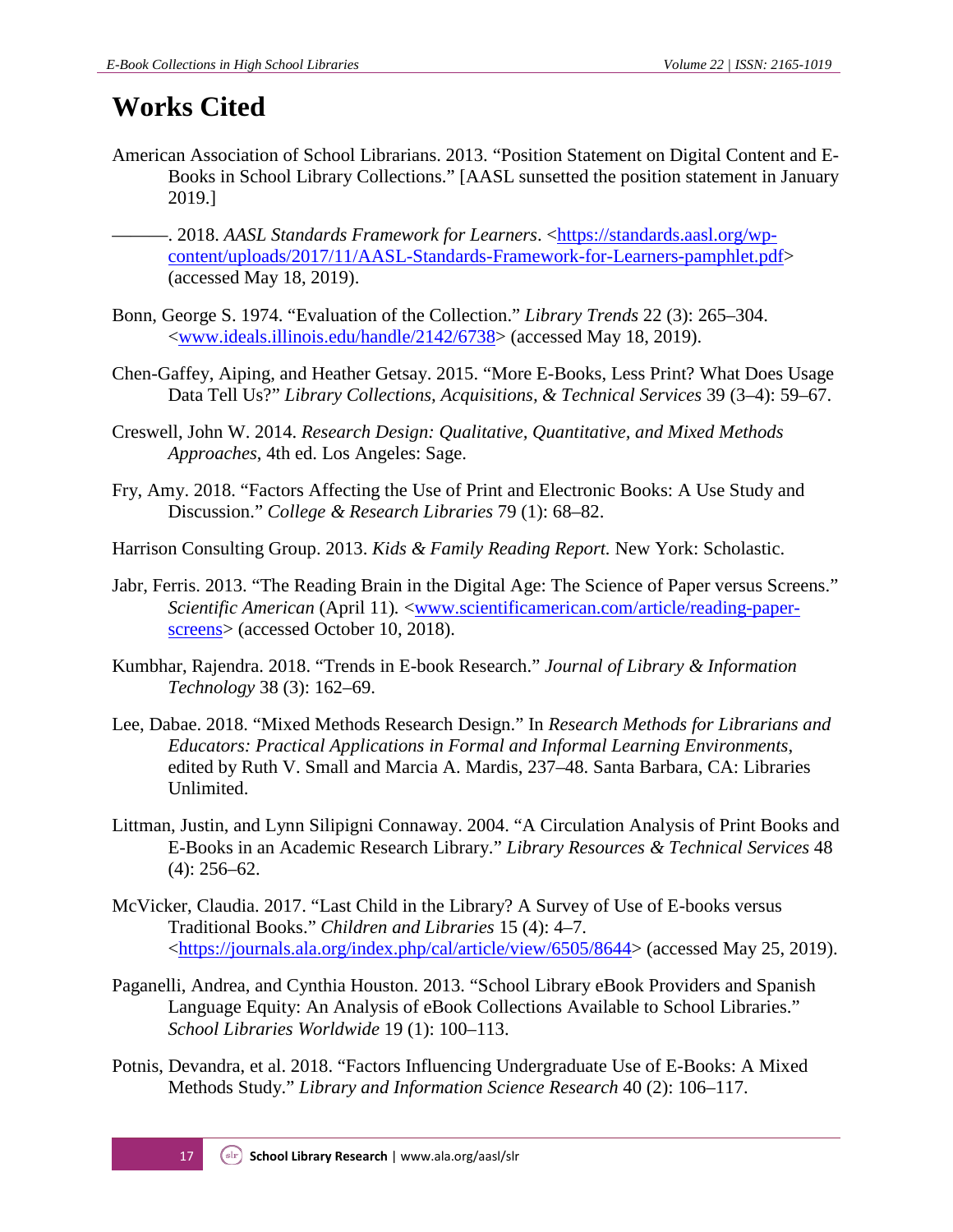- Rothman, Allison. 2017. "E-Books in Public School Libraries: Are We There Yet." *Knowledge Quest* 45 (5): 30–37.
- Saldaña, Johnny. 2016. *The Coding Manual for Qualitative Researchers*, 3rd ed. Los Angeles: Sage.
- School Library Journal. 2015. *E-book Usage in U.S. School (K–12) Libraries*, Sixth Annual Survey. [<www.slj.com/?detailStory=research>](https://www.slj.com/?detailStory=research) (accessed October 10, 2018).
- Stoltzfus, Katie. 2016. "Digital Generation Eschews E-Books for Pleasure Reading." *Education Week* 36 (12): 21.
- Tracy, Daniel G. 2018. "Format Shift: Information Behavior and User Experience in the Academic E-book Environment." *Reference & User Services Quarterly* 58 (1): 40–51. [<https://journals.ala.org/index.php/rusq/article/view/6839/9231>](https://journals.ala.org/index.php/rusq/article/view/6839/9231) (accessed May 25, 2019).
- Tveit, Ase Kristine, and Anne Mangen. 2014. "A Joker in the Class: Teenage Readers' Attitudes and Preferences to Reading on Different Devices." *Library & Information Science Research* 36 (3/4): 179–84.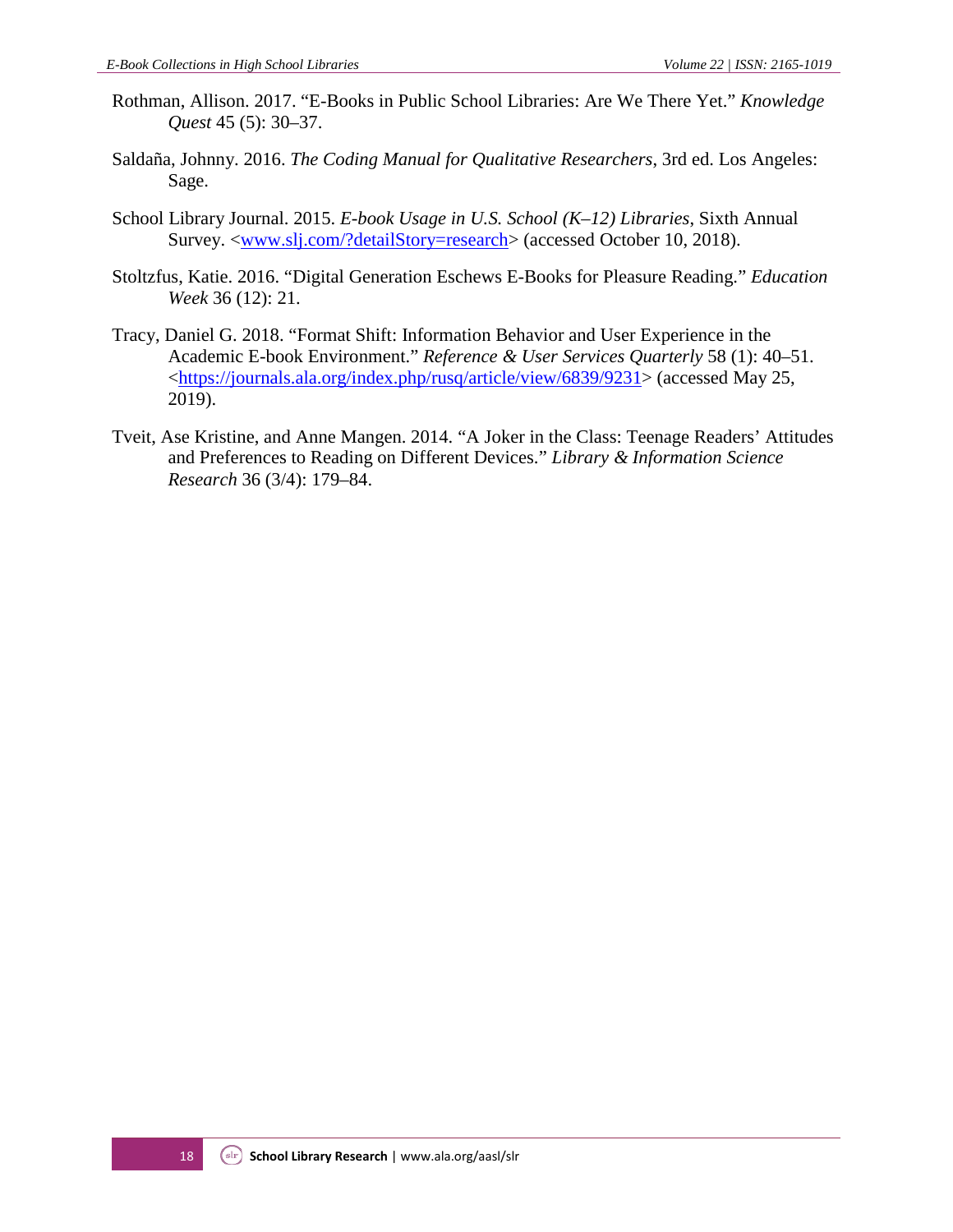## **Appendix A. Librarian Interview Protocol**

## **eBook Study**

The following interview questions, and their probes, will be used throughout this study. These, and the other interview questions that follow, are part of a question bank used as needed throughout the study.

| <b>QUESTIONS:</b>                                                                            | <b>PROBES:</b>                                                                                                                                                                                                                                                               |
|----------------------------------------------------------------------------------------------|------------------------------------------------------------------------------------------------------------------------------------------------------------------------------------------------------------------------------------------------------------------------------|
| What are the methods you use to purchase<br>e-book materials for your library<br>collection? | Are you the sole decision maker in the<br>process?                                                                                                                                                                                                                           |
|                                                                                              | Does your school district / central office<br>order e-books for the district that your<br>students can access?                                                                                                                                                               |
|                                                                                              | How do you determine which titles to<br>purchase for your school? (Reviews,<br>teacher recommendations, student<br>recommendations, blogs, H.W. Wilson<br>Core Collections, Follett reviews only?<br>What time of year to you make decisions<br>about your e-book purchases? |
| What are the sources of funding for your<br>eBook collection?                                | What percentage of your overall budget is<br>spent on e-books?                                                                                                                                                                                                               |
|                                                                                              | Do you use book fair money to purchase<br>e-books?                                                                                                                                                                                                                           |
|                                                                                              |                                                                                                                                                                                                                                                                              |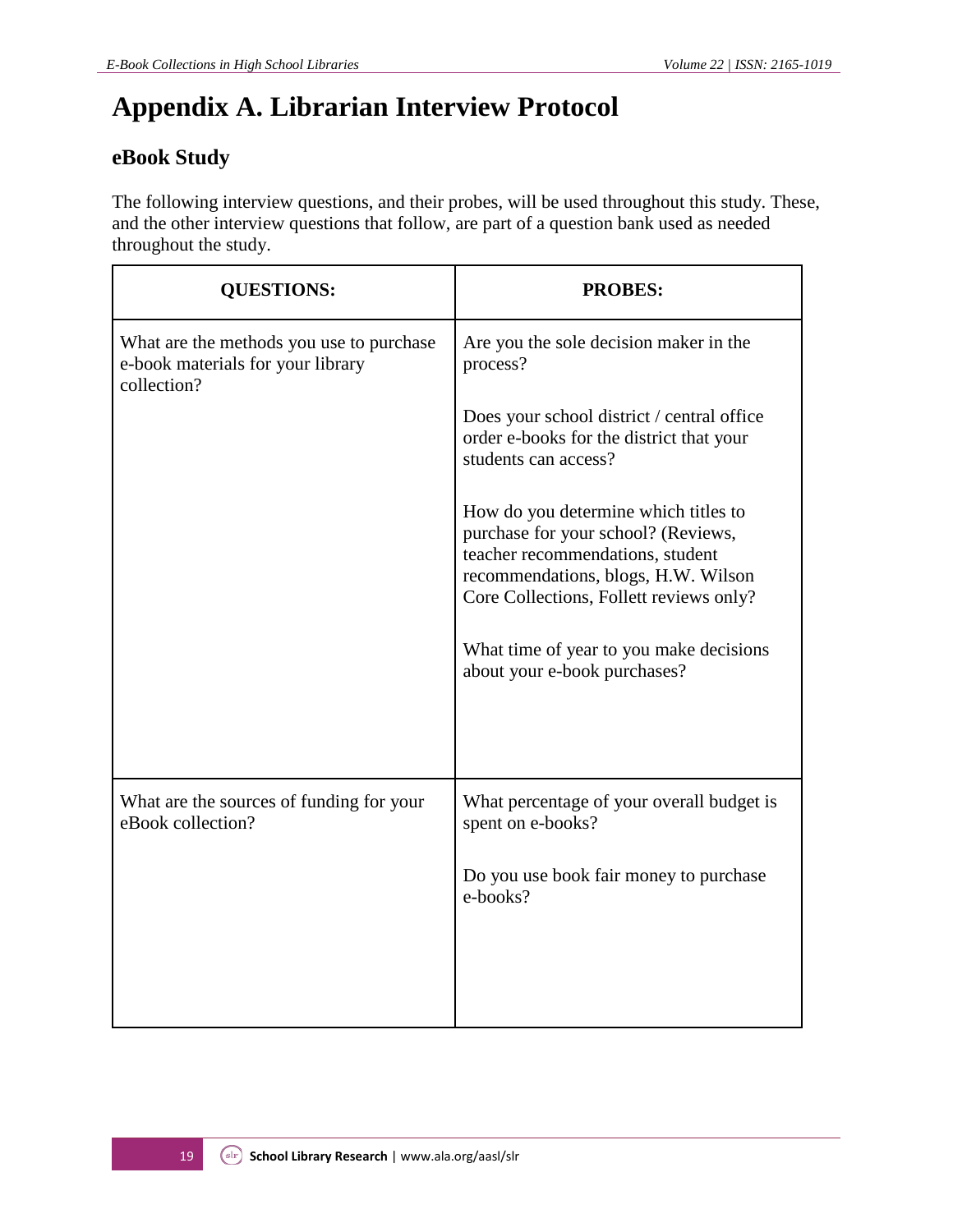| What type of technology does your school<br>provide for students to access e-books? | Is your school a 1:1 device school?<br>If so, do you think this has an impact on<br>the circulation and usage of e-books in<br>your school?<br>If not, how do your students access e-<br>books?                                                                |
|-------------------------------------------------------------------------------------|----------------------------------------------------------------------------------------------------------------------------------------------------------------------------------------------------------------------------------------------------------------|
| How is the circulation of e-books handled<br>in your school?                        | Are there limits to the number of e-books<br>students can check out?<br>How long can they be checked out?<br>Can students renew the e-books?<br>Are students allowed access to e-books in<br>your collection in the summer?                                    |
| In terms of e-book usage, which<br>circulates more, fiction or nonfiction?          | What do you think is the reason(s) behind<br>this preference in materials?<br>Do teachers at your school assign e-books<br>as part of their required resources for<br>assignments? If so, how do you think this<br>impacts the circulation of these materials? |